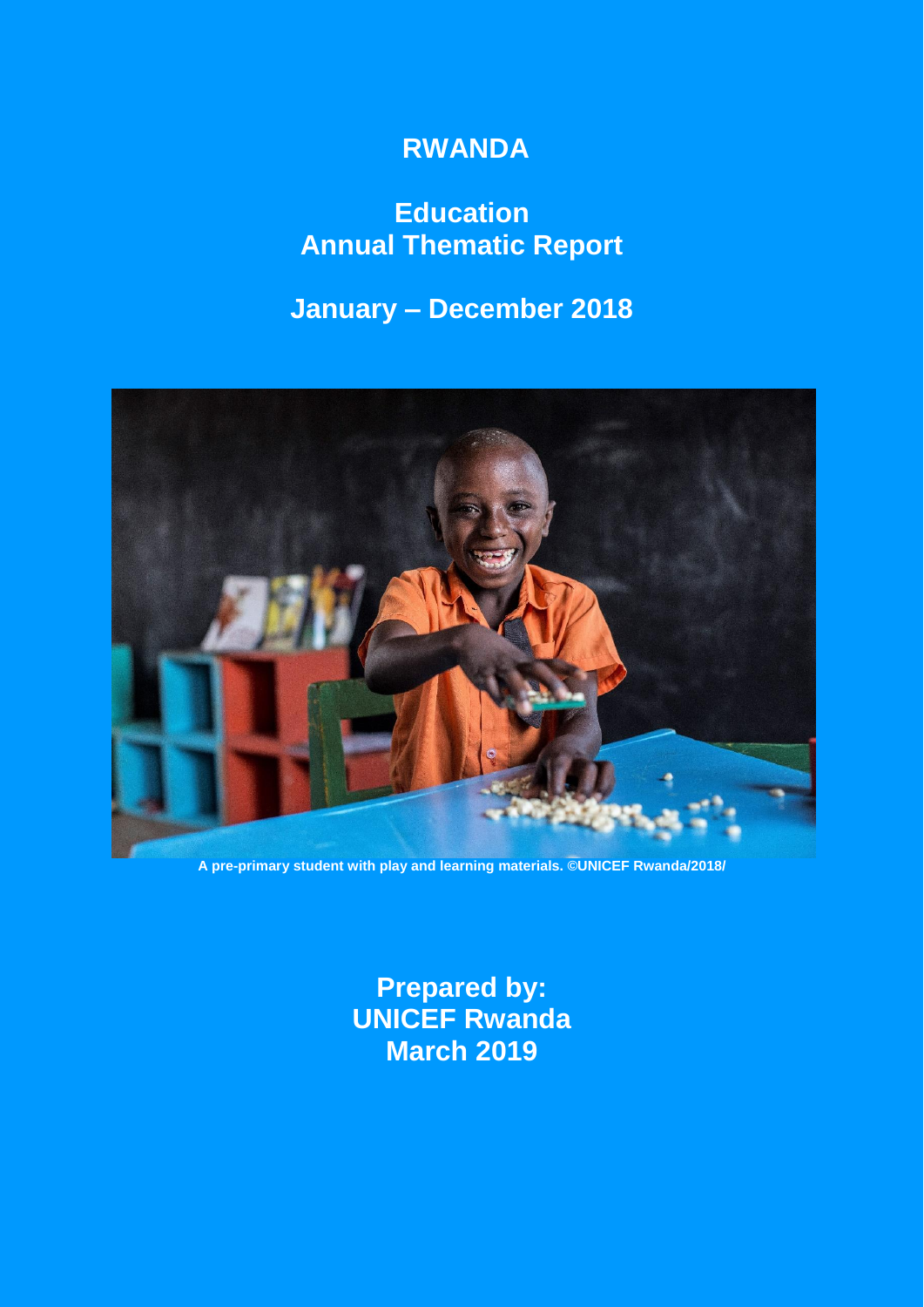# $unicef \otimes$  for every child

### **Table of Contents**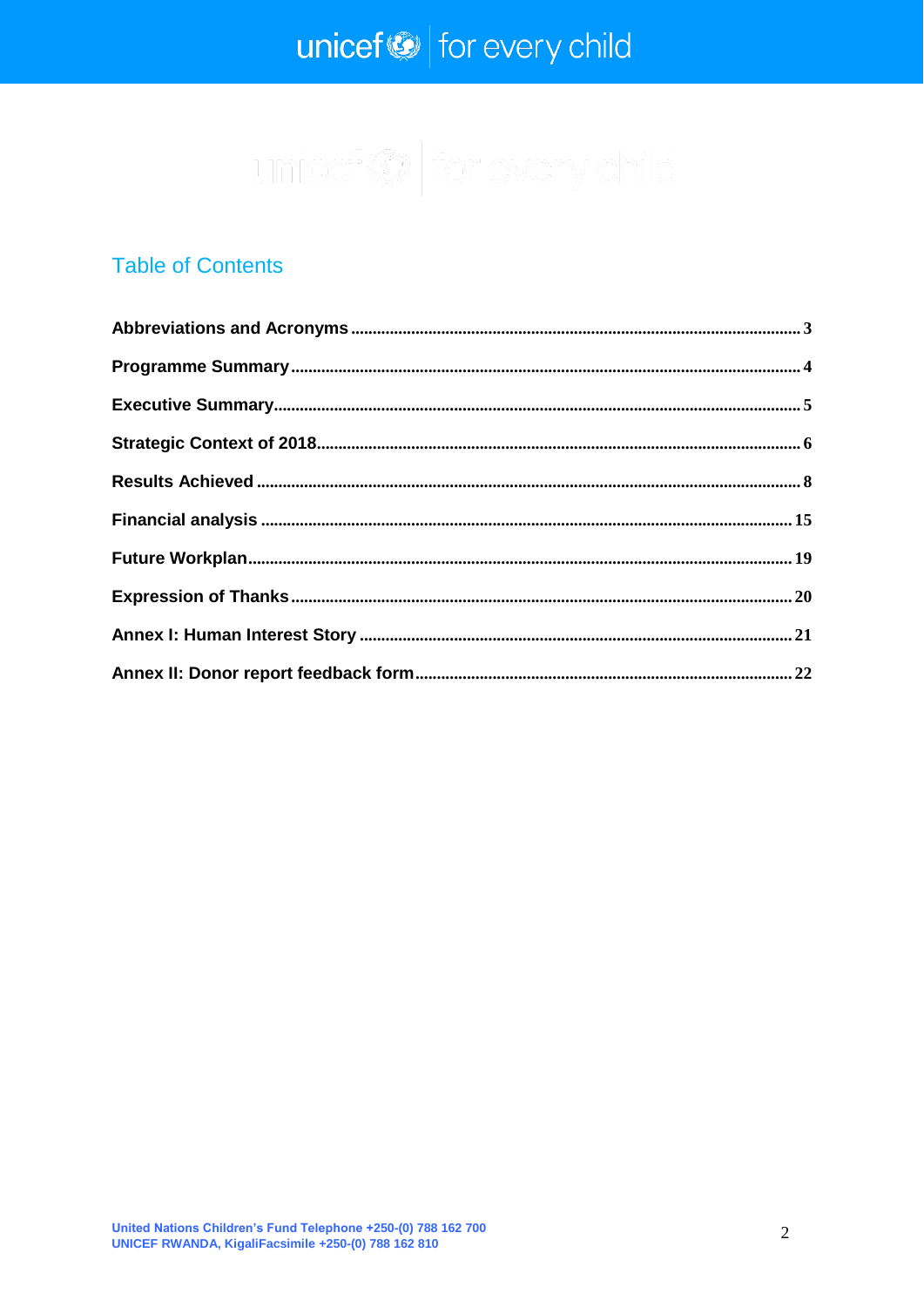# <span id="page-2-0"></span>Abbreviations and Acronyms

| ADB              | African Development Bank                                      |
|------------------|---------------------------------------------------------------|
| <b>DEO</b>       | <b>District Education Officer</b>                             |
| <b>DFID</b>      | Department for International Development (UK Government)      |
| <b>DHS</b>       | Demographic Health Survey                                     |
| <b>DRR</b>       | <b>Disaster Risk Reduction</b>                                |
| <b>EFA</b>       | <b>Education for All</b>                                      |
| <b>EICV</b>      | Enquête Intégrale sur les Conditions de Vie des ménages       |
| <b>EDPRS</b>     | Economic and Development Poverty Reduction Strategy           |
| <b>ESSP</b>      | <b>Education Sector Strategic Plan</b>                        |
| <b>EVD</b>       | Ebola Virus Disease                                           |
| <b>FAO</b>       | Food and Agriculture Organization                             |
| <b>HIV/AIDS</b>  | Human Immunodeficiency Virus/ Acquired Immunodeficiency Virus |
| <b>IEE</b>       | International Education Exchange                              |
| <b>KAP</b>       | Knowledge, Attitudes, and Practices                           |
| <b>LSBE</b>      | Life skills-based education                                   |
| MDG              | Millennium Development Goal                                   |
| <b>MINEDUC</b>   | Ministry of Education                                         |
| <b>MIGEPROF</b>  | Ministry of Gender and Family Promotion                       |
| <b>MINALOC</b>   | Ministry of Local Government                                  |
| <b>MININFRA</b>  | Ministry of Infrastructure                                    |
| <b>MINISANTE</b> | Ministry of Health                                            |
| MoH              | Ministry of Health                                            |
| <b>NGO</b>       | Non-Governmental Organization                                 |
| <b>OVC</b>       | Orphans and other Vulnerable Children                         |
| <b>REB</b>       | <b>Rwanda Education Board</b>                                 |
| <b>SDG</b>       | Sustainable Development Goals                                 |
| <b>SEO</b>       | <b>Sector Education Officer</b>                               |
| <b>SBMP</b>      | School Based Mentoring Programme                              |
| <b>SWAp</b>      | Sector Wide Approach                                          |
| <b>TTC</b>       | <b>Teacher Training College</b>                               |
| <b>UNDAF</b>     | United Nations Development Assistance Framework               |
| <b>UNESCO</b>    | United Nations Education, Science and Culture Organization    |
| <b>UNHCR</b>     | United Nations High Commission for Refugees                   |
| <b>UNICEF</b>    | United Nations Children's Fund                                |
| <b>USAID</b>     | United States Aid for International Development               |
| <b>VSO</b>       | <b>Voluntary Services Overseas</b>                            |
| <b>WASH</b>      | Water Sanitation and Hygiene                                  |
| WFP              | World Food Programme                                          |
| <b>WHO</b>       | World Health Organization                                     |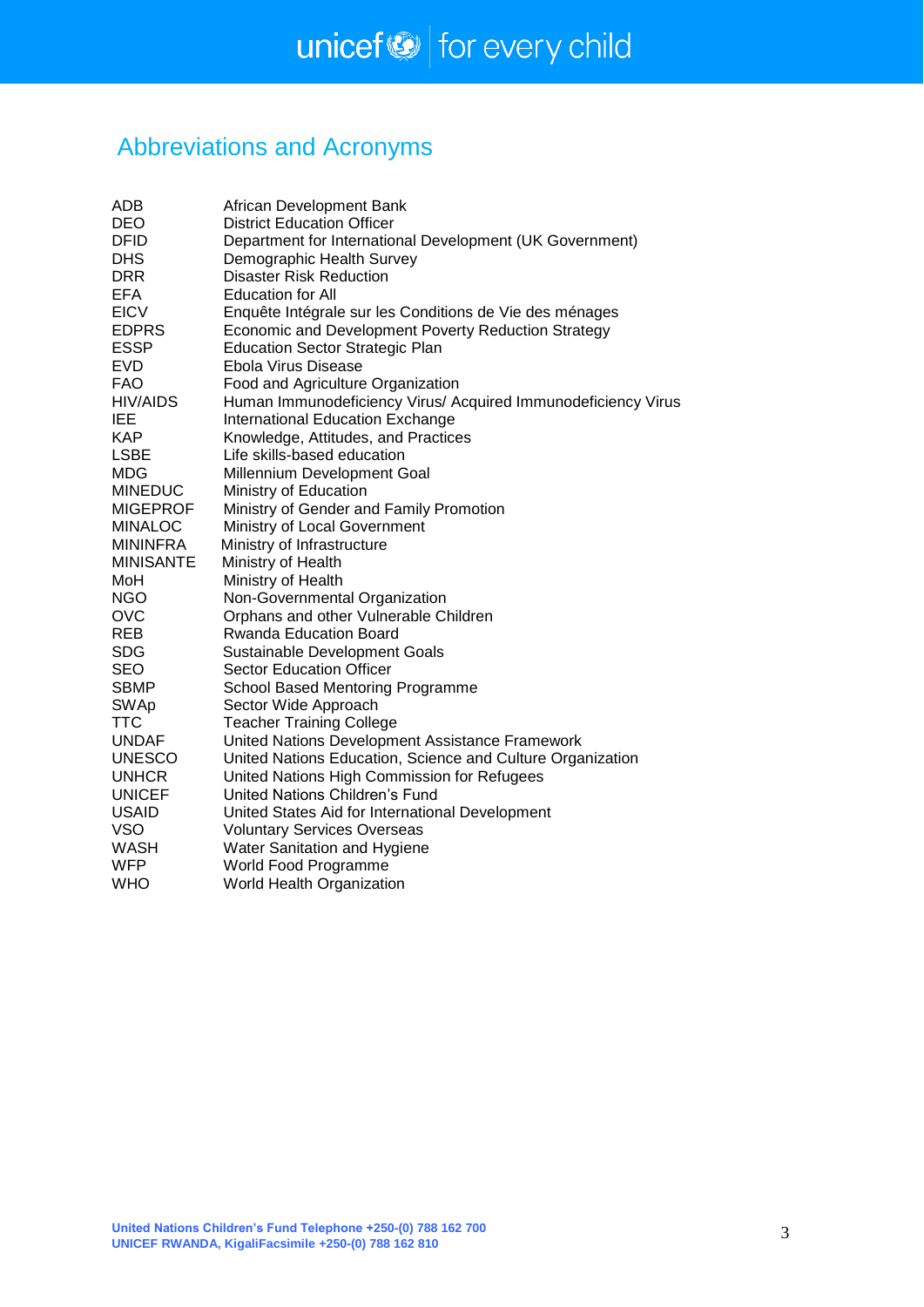# <span id="page-3-0"></span>Programme Summary

| <b>Country</b>                                   | Rwanda                                                                                                                                                                                                                                                                                                                                                                                                                                                                                                                                                                                                                                                                                                   |
|--------------------------------------------------|----------------------------------------------------------------------------------------------------------------------------------------------------------------------------------------------------------------------------------------------------------------------------------------------------------------------------------------------------------------------------------------------------------------------------------------------------------------------------------------------------------------------------------------------------------------------------------------------------------------------------------------------------------------------------------------------------------|
| <b>Programme Component</b>                       | Education                                                                                                                                                                                                                                                                                                                                                                                                                                                                                                                                                                                                                                                                                                |
| <b>Donor reference</b>                           | <b>Thematic Education</b>                                                                                                                                                                                                                                                                                                                                                                                                                                                                                                                                                                                                                                                                                |
| <b>Grant reference</b>                           | SC149905<br>SC1499050347 (Norwegian Committee), SC149905 0515 (Swiss Committee)                                                                                                                                                                                                                                                                                                                                                                                                                                                                                                                                                                                                                          |
| <b>Total contribution</b>                        | US\$ 5.288.748                                                                                                                                                                                                                                                                                                                                                                                                                                                                                                                                                                                                                                                                                           |
| <b>Funds used -Dec 2018</b>                      | US\$ 4,214,062                                                                                                                                                                                                                                                                                                                                                                                                                                                                                                                                                                                                                                                                                           |
| <b>Grant balance of funds</b>                    | US\$ 1,074,686                                                                                                                                                                                                                                                                                                                                                                                                                                                                                                                                                                                                                                                                                           |
| <b>Duration of grant</b>                         | 1 January 2018 - 31 December 2021                                                                                                                                                                                                                                                                                                                                                                                                                                                                                                                                                                                                                                                                        |
| <b>Report type</b>                               | <b>Annual Report</b>                                                                                                                                                                                                                                                                                                                                                                                                                                                                                                                                                                                                                                                                                     |
| Report due date                                  | March 2018                                                                                                                                                                                                                                                                                                                                                                                                                                                                                                                                                                                                                                                                                               |
| <b>Reporting period</b>                          | January - December 2018                                                                                                                                                                                                                                                                                                                                                                                                                                                                                                                                                                                                                                                                                  |
| Programme outcome and<br>outputs                 | <b>Outcome:</b> Children, including those in humanitarian situations, are provided with<br>inclusive and equitable quality education and learning opportunities<br>Output: 1. The education sector has a functional governance system for the<br>provision of quality, relevant education;<br>Output 2. Children, including vulnerable children, from early childhood to<br>adolescence, have increased access to inclusive basic education;<br>Output 3: Girls and boys, including vulnerable children, have enhanced quality<br>of education for improved learning outcomes;<br>Output 4: Girls and boys, including vulnerable children, have improved gender-<br>equitable opportunities in education |
| Geographic focus area<br><b>Focus population</b> | Nationwide, girls and boys in schools, teachers                                                                                                                                                                                                                                                                                                                                                                                                                                                                                                                                                                                                                                                          |
| <b>Number of beneficiaries</b>                   | Boys and girls in 30 inclusive/model schools<br>25,341 Burundi refugee children in Mahama Refugee Camp, Rwanda<br>4,400 pre-primary school children in 80 schools<br>2,500 students in 50 schools with learning clubs<br>31,756 teachers                                                                                                                                                                                                                                                                                                                                                                                                                                                                 |
| <b>Programme partners</b>                        | Ministry of Education, Rwanda Education Board, International non-governmental<br>organisations- Voluntary Services Overseas, Humanity and Inclusion                                                                                                                                                                                                                                                                                                                                                                                                                                                                                                                                                      |
| <b>UNICEF Contacts</b>                           | Ted Maly, Representative<br>Email: tmaly@unicef.org, Tel: +250788302716<br>Nathalie F. Hamoudi, Deputy Representative<br>Email: nhamoudi@unicef.org, Tel: +250788300717                                                                                                                                                                                                                                                                                                                                                                                                                                                                                                                                  |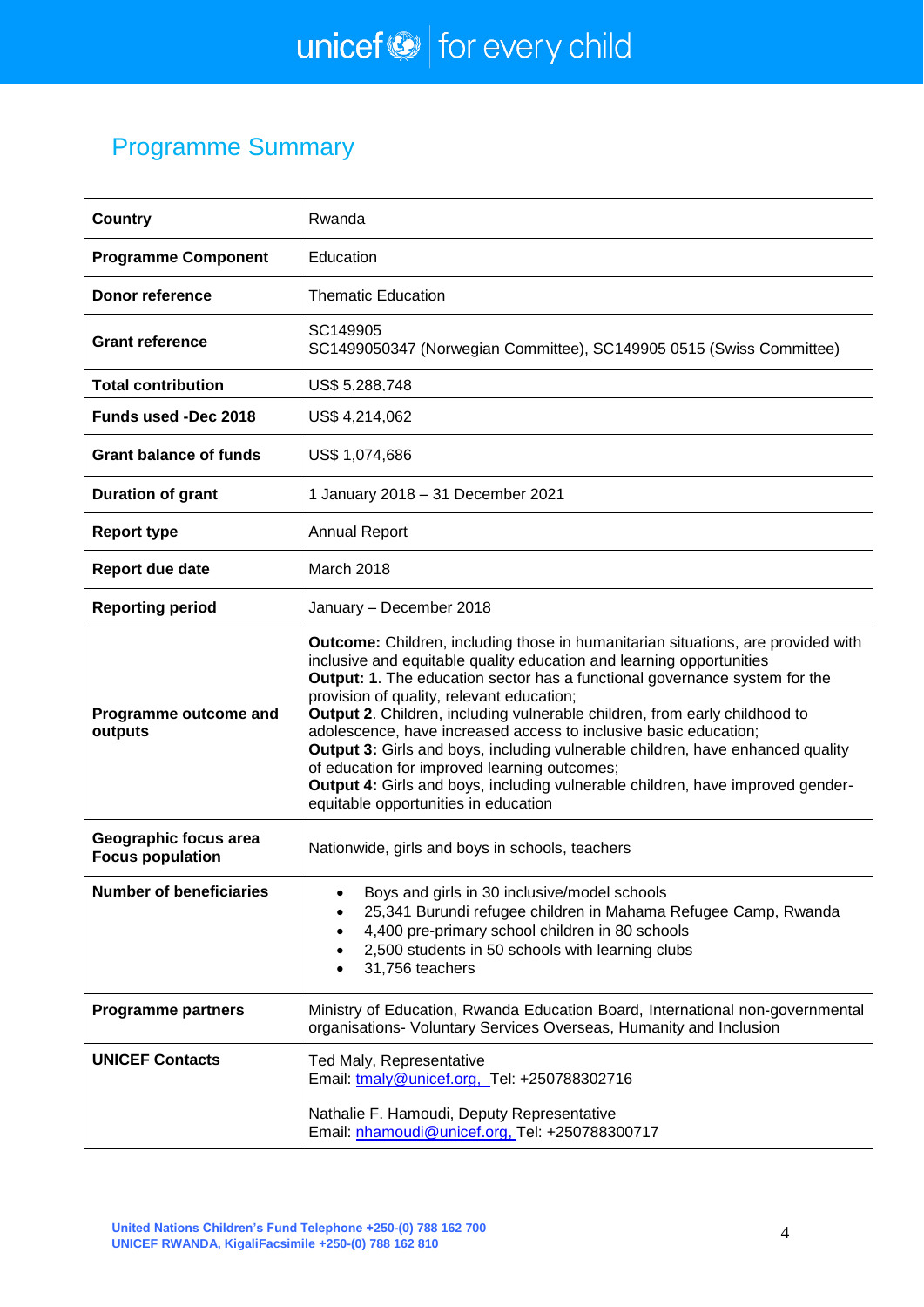### <span id="page-4-0"></span>Executive Summary

Rwanda has achieved significant success in education and has reached universal access to primary education with a net enrolment rate of 98 per cent<sup>1</sup>, hence partially progressing towards SDG 4 and SDG 5 and the realisation of articles 28 and 29 of the Convention on the Rights of the Child<sup>2</sup> (CRC).

However, these gains at the primary level need to be matched with improvements in quality throughout the system. The 2016 move towards a competency-based curriculum was a major achievement; however, approximately half of students are not acquiring foundational knowledge during primary school, with lower rates for rural children. The 2018 "*Learning Achievement in Rwandan Schools"* indicates gaps in learning outcomes, with significant issues in numeracy and literacy for most students, especially girls. Although Rwanda's education system boasts gender parity in enrolment at the preprimary, primary, and secondary levels, gender disparities still exist, with lower learning outcomes for girls, and negative social norms that impact both boys and girls in accessing education.

Although access to pre-primary education has been steadily increasing over the past few years, it remains low, with only 24.1 per cent gross enrolment rate, and with marked inequities in reaching the poorest children<sup>3</sup>.

Equitable access to basic education for vulnerable children remains an issue, as only 70 per cent of children with disabilities are enrolled in primary schools<sup>4</sup>. Moreover, significant dropout and repetition result in a substantial proportion of out-of-school children, especially at the upper primary and secondary levels. The Study on Dropout and Repetition indicates that gender and location remain equity issues to which the quality of education contributes.

Governance also needs improvement in the education sector: Several out-dated policies need revision to align with the evolving context, and data systems need consolidation as the 12 systems currently managing education information are not aligned and fail to adequately inform policy-level decisions.

UNICEF supports the Government in four strategic areas:

### **Output 1: The education sector has a functional governance system for the provision of quality, relevant education**

There are still data and information coordination issues in the education sector despite a plethora of quantitative data. These issues include duplication of data collection and reporting, and difficulty accessing necessary information. UNICEF is supporting partners to align and integrate data systems into one system for ease of data management. This work aims to meet the need for a comprehensive, digitalised information management system in the education sector, with both central and district government ownership and high data accessibility for all stakeholders. This work builds upon the development of a teacher management information system (TMIS) which UNICEF supports to strengthen data usage for policy decisions. With UNICEF support, the real-time monitoring system within MINEDUC continues to be institutionalised to provide continuous updates of key indicators and drive the improvement agenda, with emphasis on capacity development of the inspectorate system.

#### **Output 2. Children, including vulnerable children, from early childhood to adolescence, have increased access to inclusive basic education**

The UNICEF education programme addresses access issues for the most marginalised children in Rwanda, including refugee children, children affected by humanitarian situations, and children with disabilities. Due to UNICEF support, approximately 87 per cent of refugee children are integrated into the national system and supported with education materials.

1

<sup>1</sup> Ministry of Education, 2017

<sup>&</sup>lt;sup>2</sup> The rights to education and child development.

<sup>&</sup>lt;sup>3</sup> MINEDUC 2017

<sup>4</sup> MINEDUC 2016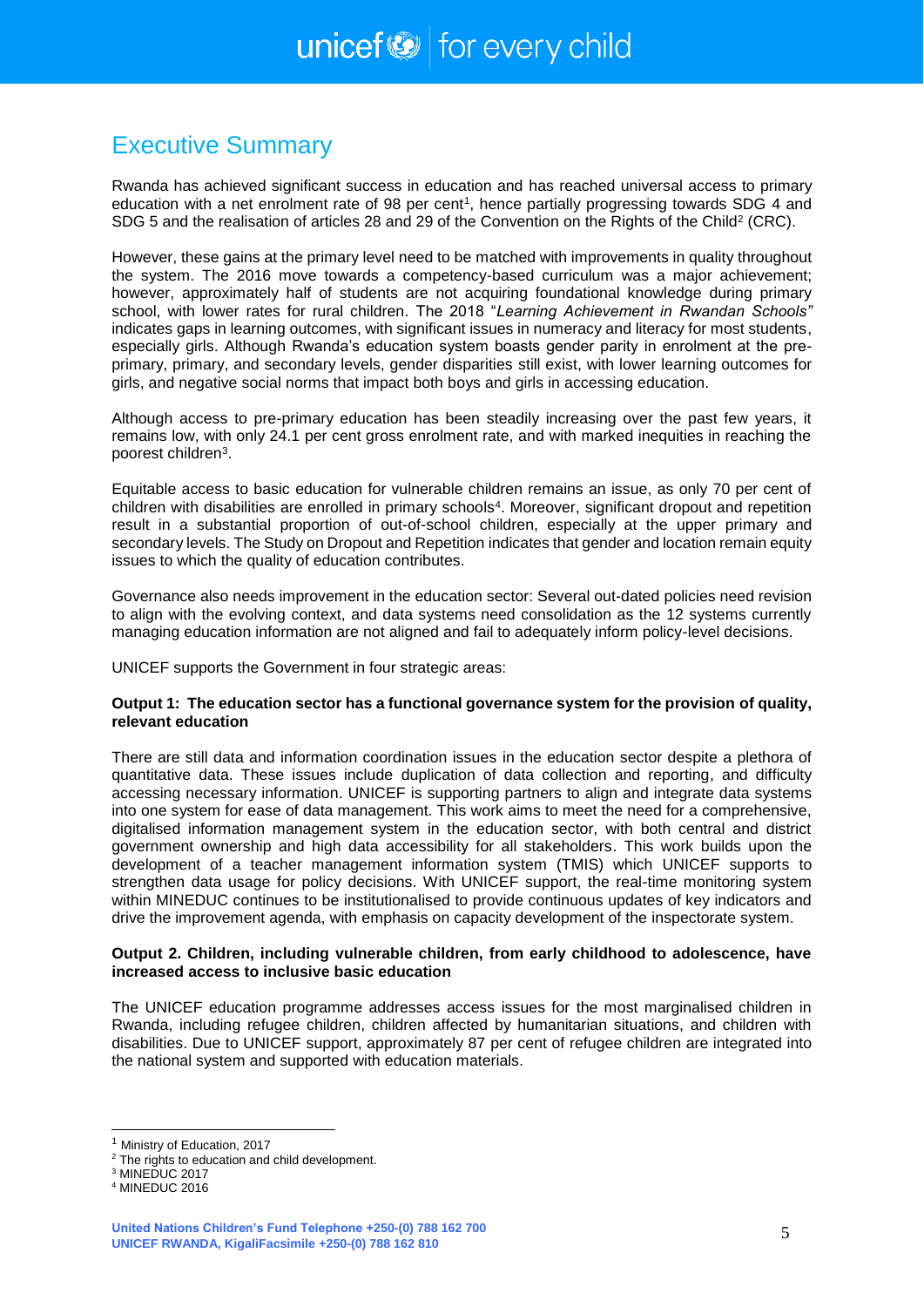UNICEF is working with partners to address demand-side bottlenecks for children with disabilities accessing quality education through the development of a communication toolkit and by modelling inclusive education in 30 schools, one per district, resulting in more than 10,500 children with disabilities being integrated into the national education system.

Access to pre-primary has increased from 13 per cent<sup>5</sup> to 24 per cent<sup>6</sup> due to a reduction of supply related bottlenecks. To help improve access to pre-primary, UNICEF and the Ministry of Education have established a partnership with religious leaders to establish pre-primary schools in religious institutions. UNICEF is also continuing to support the design, modelling, and construction of facilities and training of pre-primary teachers.

#### **Output 3. Girls and boys, including vulnerable children, have enhanced quality of education for improved learning outcomes**

Given the need to improve the quality of education, UNICEF is supporting the Government in a twopronged approach towards: 1) Supporting the nationalisation of the school-based mentoring programme, and 2) providing guidance on the reform of pre-service teacher training. As a result, teacher capacity is being developed, with key issues like special needs and inclusive education integrated throughout.

To strengthen the quality of pre-primary education, UNICEF has supported the development of early childhood education standards, which will guide the development and implementation of pre-primary schools. With UNICEF support, and in partnership with the Rwanda Education Board and NGOs, quality pre-primary education is being modelled in 80 pre-primary schools to build teacher capacity and ensure appropriate teaching and learning materials, with a focus on early reading and emergent literacy to support school readiness.

#### **Output 4. Girls and boys, including vulnerable children, have improved gender-equitable opportunities in education**

Despite gender parity, gender inequities persist within the education system. To address negative social norms, UNICEF has supported 75 messages through radio, print media, and community engagement, aligning with the National Communications Strategy on Gender, to tackle these bottlenecks.

Addressing gender disparities in learning achievement, UNICEF is supporting the modelling of a remedial support programme to strengthen learning in 50 schools, reaching more than 2,500 students.

Building upon the gender-responsive teacher training package developed in 2017, UNICEF continues to support capacity development of teachers to understand and respond to gender-specific issues that hinder the participation of both boys and girls in the classroom and in the general school environment.

# <span id="page-5-0"></span>Strategic Context of 2018

### Country Situation

Rwanda has achieved considerable progress in human and economic development over the past 20 years and aims to reach middle-income status by 2020. It was one of the few countries that achieved all the Millennium Development Goals. Political stability, strong governance, fiscal and administrative decentralisation and zero tolerance for corruption are among the key factors that attributed to this growth and development.

-

<sup>5</sup> MINEDUC, 2013

<sup>6</sup> MINEDUC, 2017

**United Nations Children's Fund Telephone +250-(0) 788 162 700 UNICEF RWANDA, KigaliFacsimile +250-(0) 788 162 810**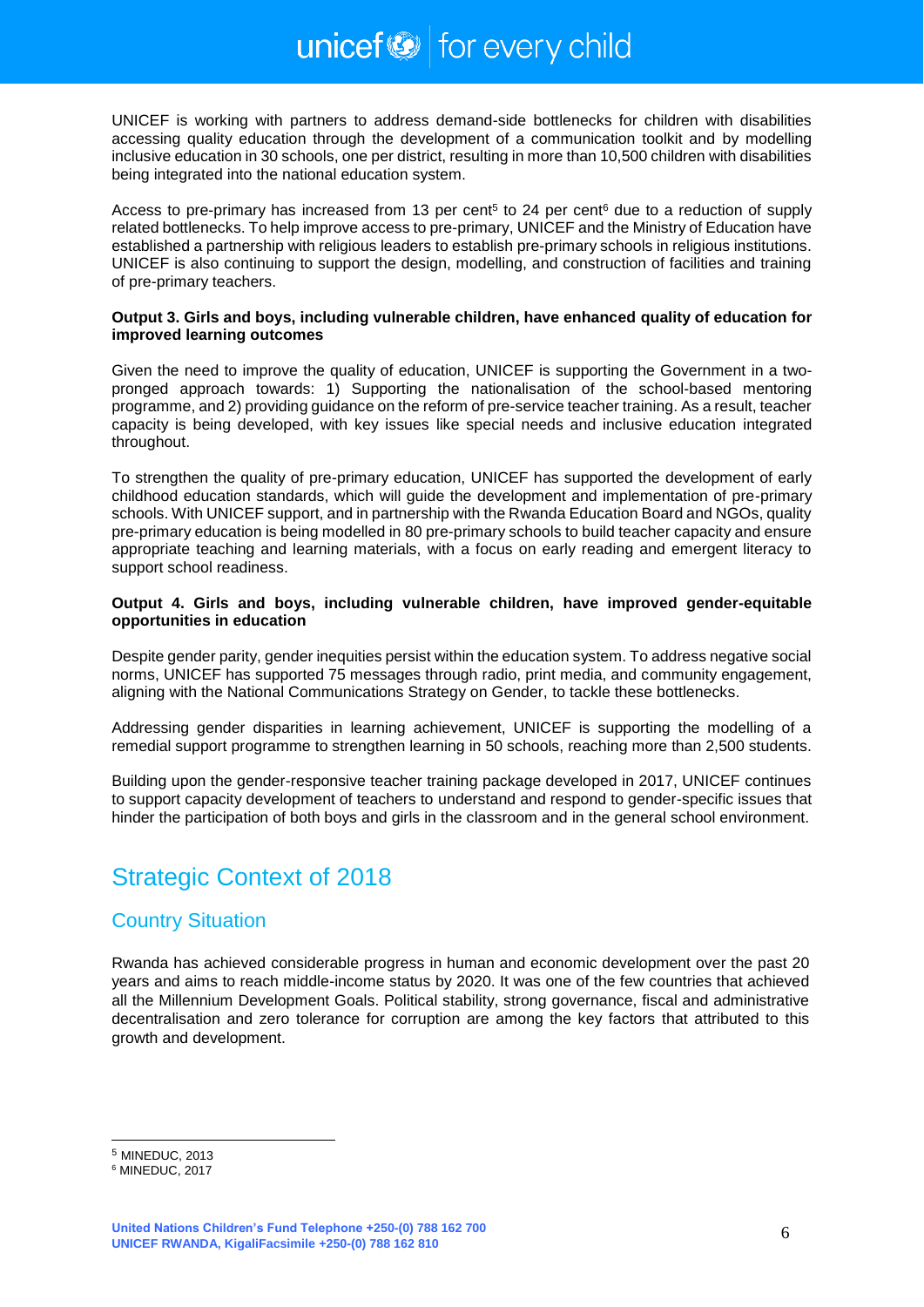Rwanda is predominantly young, with 5.4 million out of its estimated 11.8 million population under 18 years of age.<sup>7</sup> While three quarters of the population lives in rural areas, Rwanda is experiencing rapid urbanisation.

Children's rights are protected by the Constitution of the Republic of Rwanda and by national legislation. Reports to the committees overseeing implementation of the Convention on the Rights of the Child and the Convention on the Elimination of All Forms of Discrimination against Women were submitted in 2011 and 2015, respectively.

Poverty remains widespread, with 39 per cent of the population living below the poverty line, including 16 per cent in extreme poverty.<sup>8</sup> Children are disproportionally affected and experience multiple overlapping deprivations of their basic needs.<sup>9</sup>

The improved socio-economic situation of Rwanda and competing donor priorities have led to a decrease in Official Development Assistance (ODA). The share of ODA in the national budget declined from 23.7 per cent in 2014 to 16.2 per cent in 2018. The decline in ODA affected the social sectors; ODA in the central education budget fell from 20 per cent in 2013 to 13 per cent in 2017.

However, several challenges remain and Rwanda is still one of the poorest countries in the world – ranked 163 out of 182 countries (Human Development Report 2015) and 19 per cent of its population still vulnerable to multiple deprivations (HDI 2015). The prevalence of stunting among under-five children remains high at 38 per cent. Food insecurity and chronic malnutrition are closely linked with poverty.

In addition to the long-term development objectives, the government and its partners also need to respond to sudden shocks and protracted humanitarian needs. In 2018, these included heavy rains and floods, the outbreak of Ebola in the Democratic Republic of Congo (DRC), and the continuous support for 150,000 refugees in camps.

### Education Sector Situation

The overall governance of the education system is supported by several institutions with distinct mandates. The Ministry of Education's work is guided by the ESSP (2018/2019–2024/2025) and supported by several policies with the aim to enhance equity and quality of education.

Several issues affect financing of the education sector. The budgetary allocation to education has grown from about 71 billion RWF in 2006 to 241 billion RWF in 2017/2018 and is predicted to grow to 432 billion RWF in 2022/2023 in nominal terms. As a percentage of the total Government budget, however, this growth has represented a fluctuation and general decline, from 18.3 per cent in 2006 to a low of 12.5 per cent in 2014/2015, a level at which it has remained for several years. This percentage remains below the commitment made at the Incheon Declaration (May 2015) to allocate at least 15–20 per cent of total public expenditure to education. In 2017/2018, the education budget is 12 per cent of the total budget, with only 1.7 per cent allocated to the pre-primary subsector.

Rwanda has achieved significant success in education and reached universal primary education with a net enrolment rate of 98 per cent (MINEDUC, 2017), hence partially progressing towards SDG4 and SDG5 and the realisation of articles 28 and 29 of the CRC (the rights to education and child development).

However, these gains at the primary level need to be matched with improvements in quality throughout the system. The 2016 move towards a competency-based curriculum was a major achievement; however, approximately half of students are not acquiring foundational knowledge during primary school, with lower rates for rural children. The 2018 "*Learning Achievement in Rwandan Schools"* indicates gaps in learning outcomes, with significant issues in numeracy and literacy for most students, especially girls. In fact, if Rwanda's education system boasts gender parity in enrolment at the pre-

-

<sup>&</sup>lt;sup>7</sup> National Institute of Statistics of Rwanda (NISR) and Ministry of Finance and Economic Planning (Rwanda), Fourth Population and Housing Census, Rwanda, 2012, Thematic Report, Population Projections, January 2014.

<sup>8</sup> NISR, Rwanda Poverty Profile Report 2013/2014, 2015.

<sup>&</sup>lt;sup>9</sup> NISR and UNICEF Rwanda, Multidimensional Overlapping Deprivation Analysis, forthcoming in 2018.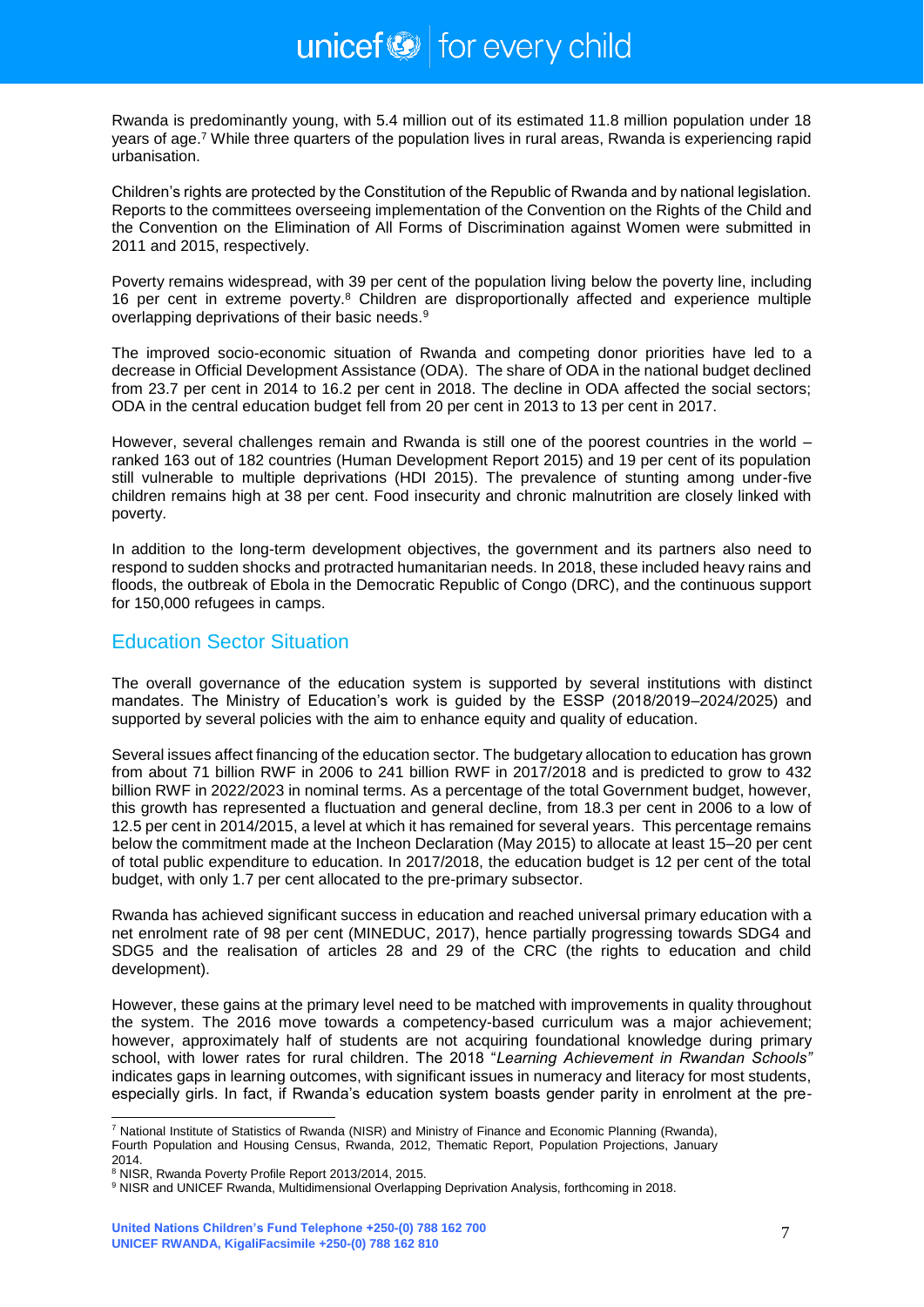primary, primary, and secondary levels, gender disparities exist, with lower learning outcomes for girls, and with negative social norms that impact both boys and girls in accessing education.

Although access to pre-primary education has been steadily increasing over the past few years, it remains low, with only 24.1 per cent gross enrolment rate, and with marked inequities in reaching the poorest.

Equitable access to basic education for vulnerable children remains an issue, as only 70 per cent of children with disabilities are enrolled in primary schools (MINEDUC 2016). Moreover, significant dropout and repetition result in a substantial proportion of out-of-school children, especially at the upper primary and secondary levels. The Study on Dropout and Repetition indicates that gender and location remain equity issues to which the quality of education contributes.

Governance also needs improvement in the education sector. Several out-dated policies need revision to align with the evolving context, and data systems need consolidation as the 12 systems currently managing education information are not aligned and fail to adequately inform policy-level decisions.

# <span id="page-7-0"></span>Results Achieved

UNICEF Rwanda's education programme aligns closely with the Ministry of Education's Education Sector Strategic Plan 2018/2019 – 2023/2024, with an aim to build equity and efficiencies within the system.

As co-chair of the Education Sector Working Group (with DFID), Development Partners' Working Group, the Basic Education Sector Working Group, and co-chair of the Curriculum, Materials and Assessment and Early Childhood Education Technical Working Groups, UNICEF continued to play a critical role in sector coordination in 2018.

Aligning with the UNICEF Strategic Plan, the UNICEF Rwanda outcome level result for the education programme is:

### **Children, including those in humanitarian situations, are provided with inclusive and equitable quality education and learning opportunities**

UNICEF supports the Government in four strategic areas:

**Output 1:** The education sector has a functional governance system for the provision of quality, relevant education;

**Output 2:** Children, including vulnerable children, from early childhood to adolescence, have increased access to inclusive basic education;

**Output 3:** Girls and boys, including vulnerable children, have enhanced quality of education for improved learning outcomes;

**Output 4:** Girls and boys, including vulnerable children, have improved gender-equitable opportunities in education;

The Education Section of UNICEF Rwanda employs several strategies to contribute to results at the output level and subsequently at the outcome level.

These strategies include:

- i) Modelling best practices and service delivery at the school-level to enhance education opportunities and inform national-level policy decisions.
- ii) Capacity development and institutional building at all levels for improved teaching, planning, implementation, and monitoring.
- iii) Policy engagement for strengthened normative frameworks:
- iv) Communication for Development for increased engagement of duty-bearers in education and to address barriers in social norms.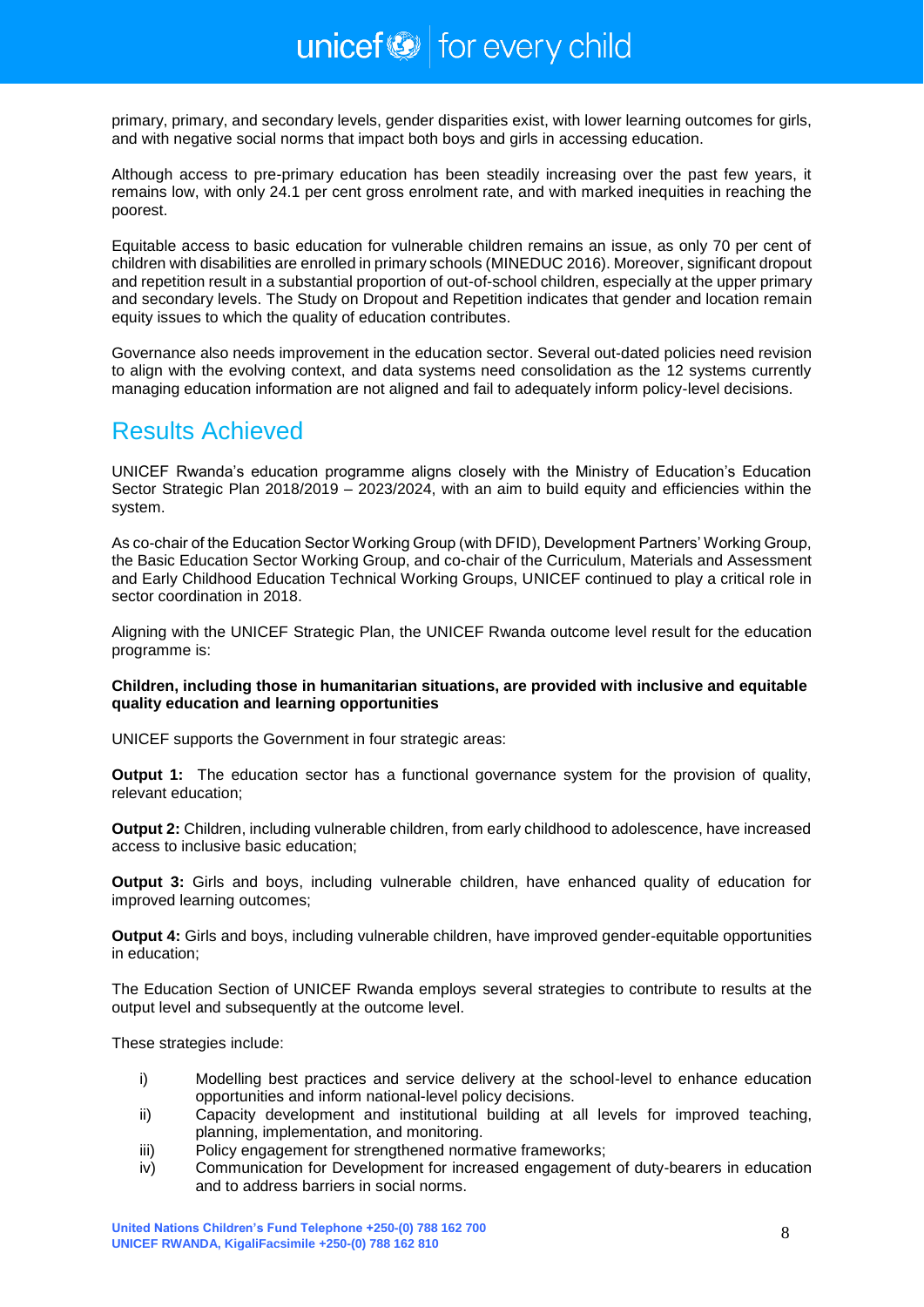- v) Evidence generation for strengthened and informed decision-making.
- vi) Engage in advocacy at the national-level with the aim to improve the quality of education for all.
- vii) Development of partnerships and strengthened coordination with key stakeholders for improved cooperation and synergies.
- viii) Strengthen south-to-south cooperation for increased learning and collaboration.

### Output 1: The education sector has a functional governance system for the provision of quality, relevant education

There are still data and information coordination issues in the education sector despite a plethora of quantitative data. These issues include duplication of data collection and reporting, and difficulty accessing necessary information. UNICEF is supporting partners to align and integrate data systems into one system for ease of data management. This work aims to meet the need for a comprehensive, digitalised information management system in the education sector, with both central and district government ownership and high data accessibility for all stakeholders. This aligns with the Education Sector Strategic Plan 2018/2019 – 2023/2024, under the priority to 'strengthen governance and accountability across all levels of education in Rwanda' which calls for an improvement in data collection and management processes to improve the relevance and efficiency of planning processes and accountability between the local, district and national levels. This work will build upon the development of a real-time monitoring system.

Since 2016, UNICEF has been supporting MINEDUC to develop and utilise a real-time monitoring system for priority education data. UNICEF supported the design of the ICT-based monitoring platform and equipped sectors education officers with ICT devices. In 2018, this has included equipping education stakeholders such as the Inspectorate and Sector Education Officers with ICT devices and internet connectivity for monitoring and reporting purposes. Training has been supported for the Inspectorate to improve efficiency in data collection.

UNICEF has been providing support for overall teacher training and development. UNICEF supported MINEDUC on the development of the Teacher Management Information System (TMIS), a national teacher database that enhances the management of the teaching workforce.

Efforts under this output in 2018 focused on laying the foundation for establishing a functional governance system, including securing funding, developing strategic partnerships, and procuring technical support through consultancies.

### Output 2: Children, including vulnerable children, from early childhood to adolescence, have increased access to inclusive basic education

One priority of the ESSP (2018/2019–2024/2025) is to ensure equitable opportunities for all Rwandan children and young people at all levels of learning. However, only about 70 per cent of children with disabilities are enrolled in school. The study on Children with Disabilities and their Right to Education: Republic of Rwanda identified several critical bottlenecks for children with disabilities in accessing quality education.

To address these issues, UNICEF will continue to partner with key stakeholders to promote inclusive education as a model of teaching and learning that meets the education needs of all children, with a focus on ensuring access for children with disabilities. Efforts will also address demand-side barriers to reduce stigma and discrimination through community awareness campaigns and other initiatives. As a result, a toolkit has been developed on awareness-raising for inclusive education and the rights of children with disabilities to education.

UNICEF has partnered with international non-governmental organization, Humanity and Inclusion, to develop the capacity of teachers and other education stakeholders to ensure they have the necessary knowledge and skills to promote inclusive education and provide children with disabilities a conducive educational environment.

In line with the revision of the pre-service framework for teacher training, UNICEF has supported Rwanda Education Board on the integration of inclusive education, which has resulted in the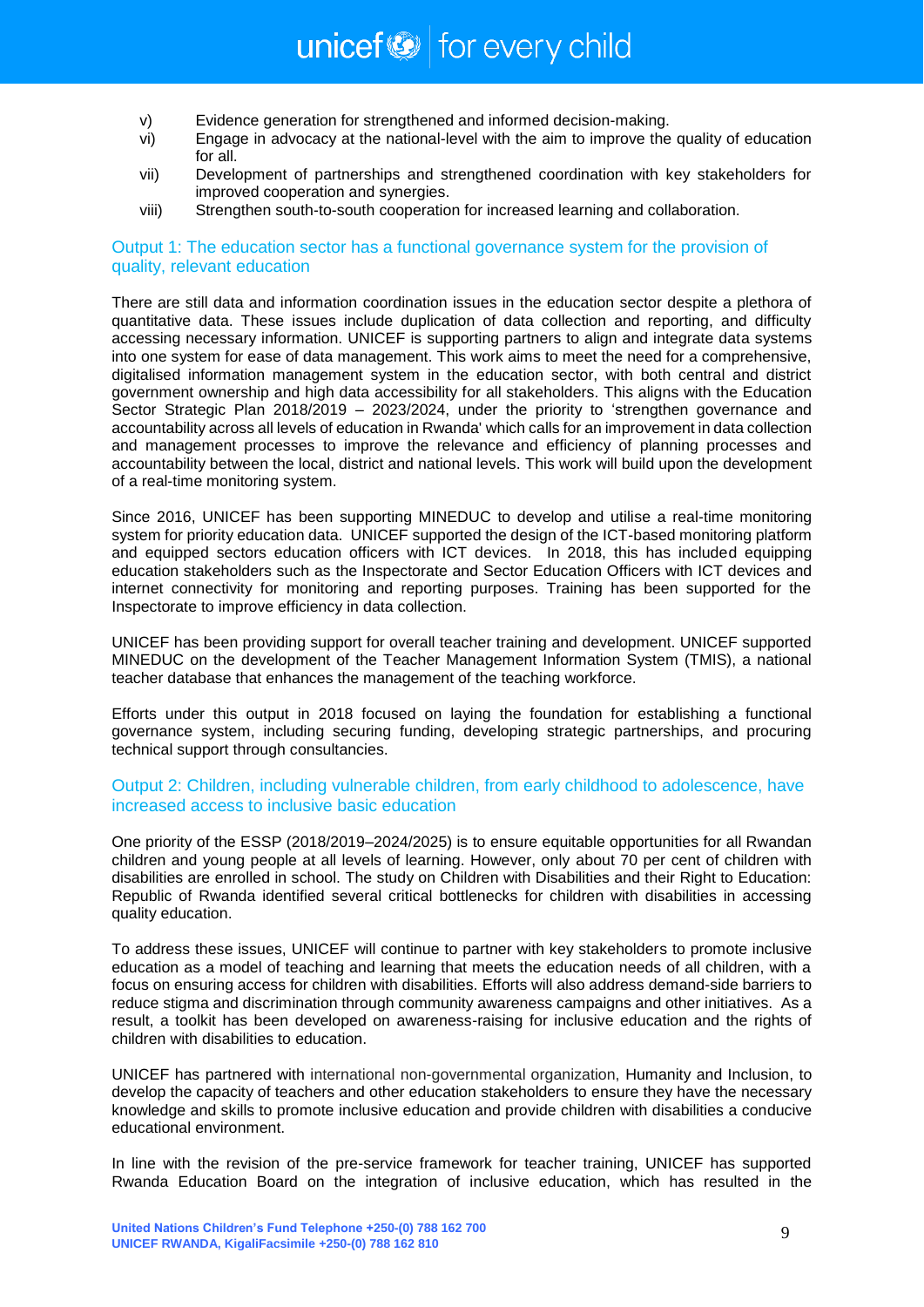development of a Special Education Needs and Inclusive Education course, which has been inserted into the pre-service framework.

Building on the modelling of inclusive education in 18 schools, UNICEF and partners have worked to develop an additional 30 inclusive schools as models in each district, with a focus on modelling individual education plans.

During the reporting period, UNICEF continued supporting education services in schools in Mahama Camp for Burundian refugee children through the procurement and distribution of scholastic materials, benefitting more than 25,000 students for the 2019 academic year. In 2018, UNICEF worked towards Ebola response and preparedness, which will result in trainings for key education stakeholders and distribution of communication for development materials in 2019.

Given the limited access to pre-primary education, UNICEF partnered with the Ministry of Education to engage religious leaders to sensitise and engage them in service provision. Resulting from a workshop with representation from various religious institutions, more than 1,100 pre-primary centres were pledged to be opened in early 2019 utilising existing religious structures, drawing upon church contribution for financial support, and using the religious platform to sensitise parents and community members on the importance of early learning. UNICEF will support this initiative by providing copies of the play-based, competency-based curriculum, Early Childhood Education standards, teachers' guide, and scheme of work to each of the religious institutions.

### Output 3: Girls and boys, including vulnerable children, have enhanced quality of education for improved learning outcomes

To improve the quality and relevance of education, UNICEF will continue to support the implementation of the competency-based curriculum. UNICEF aims to address the quality of education in schools, with programmes to improve pedagogy and the overall learning environment. This work has translated into two main programmes.

- 1. **The school-based mentorship programme.** Since 2015, UNICEF has been modelling schoolbased mentoring and since 2017, the Ministry of Education has adopted the model to scale nationwide through their School-Based Mentoring Policy (2017). This system appoints a teacher at the school level to provide support to their colleagues in pedagogy and the English language. In 2018, UNICEF continued to support school-based mentoring to ensure a sustained approach to government scale-up. In early 2018, UNICEF supported REB to finalise two training manuals to support continuous professional development by school-based mentors. These two training manuals complement another two developed in 2016-2017. Throughout the year, UNICEF supported the Government to provide capacity development to school-based mentors to strengthen their training and facilitation skills.
- 2. **Revision of the TTC curriculum**. In 2018, UNICEF engaged with REB and other education stakeholders to revise the Teacher Training College (TTC) curriculum to ensure that pre-service teacher training is better aligned to the basic education competency-based curriculum (CBC). As a result, the TTC framework has been developed and syllabi have been revised, which also sees the inclusion of a course on Special Education Needs and Inclusive Education.

To support increased access to quality pre-primary education, UNICEF financially and technically oversaw the development of the Early Childhood Education Standards, which set the guidelines for the establishment and operationalisation of pre-primary education centres. UNICEF continued to model pre-primary education through the construction of an additional 16 centres, eight of which were completed in 2018. These centres consist of three classrooms, WASH facilities, handwashing stations, and fences. The facilities include age-appropriate furniture, play-based learning materials, and outdoor equipment. Moreover, in partnership with Voluntary Service Overseas, UNICEF is modelling quality early education in 80 government pre-primary centres, with an emphasis on promoting early reading and emergent literacy. As a result, more than 4,400 students have engaged in pre-primary education and school readiness activities.

Output 4: Girls and boys, including vulnerable children, have improved gender-equitable opportunities in education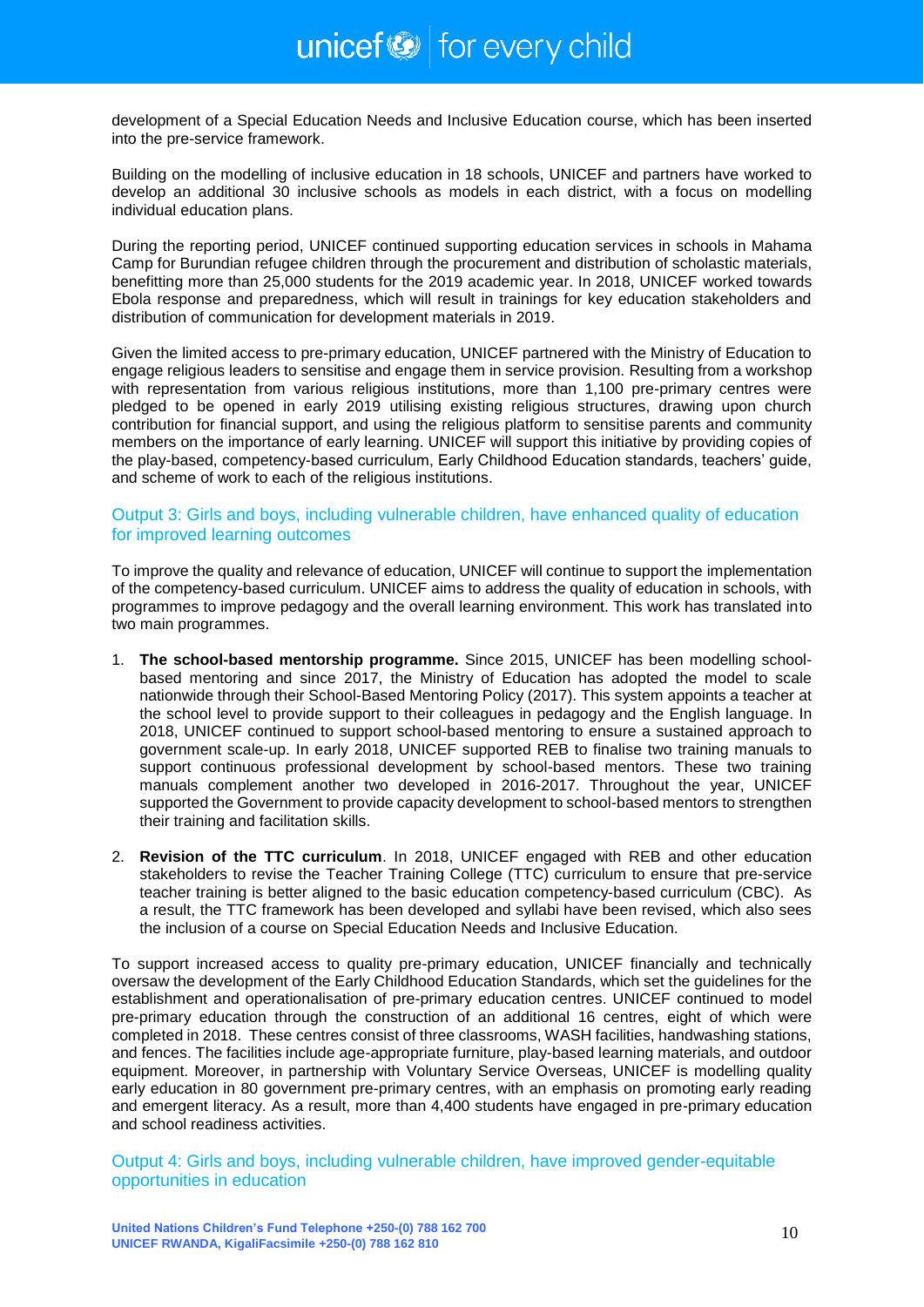The 2016 midterm review process highlighted the need for more focused programming on gender, given persisting gender inequities in the education sector. These disparities are highlighted in the 2015 and 2016 Education Management Information System (EMIS) reports on achievement, access and transition in various levels of education for boys and girls. National examination results at the primary, lower-secondary and upper-secondary levels indicate that boys consistently performed better than girls in national examinations during 2008–2014 (MINEDUC, 2016). Conversely, boys are more likely to repeat and more likely to drop out of primary school (MINEDUC, 2015). These issues were triangulated by the findings in the study on dropout and repetition (2017). The Knowledge, Attitudes, and Practices (KAP) Study on Gender and Education (2017) found that there are significant social norms that negatively impact on the education trajectories of both boys and girls.

To overcome these and other bottlenecks, UNICEF is partnering with MINEDUC to develop and implement a national communication strategy around gender and education. This communication initiative aims to improve the knowledge, attitudes and practices among parents and children to remove gender-related barriers in education, while addressing social norms that negatively impact learning. The communication activities target parents and community members and girls themselves. Throughout 2018, 75 messages were delivered through radio, print media, community engagement and theatre.

To address poor learning among girls, UNICEF is partnering with local non-governmental organisations to establish model remedial learning clubs at the school level. These clubs aim to improve the learning outcomes of underperforming girls, particularly in literacy and numeracy. They also aim to create a space in which girls can build their confidence and create a peer- support network. In 2018, this work was piloted in 50 schools, reaching more than 2,500 students. The remedial curriculum is designed to improve basic literacy and numeracy learning outcomes, life skills, and empower girls. The curriculum was designed upon global learning and evidence on education support that result in improved learning outcomes.

In 2017, UNICEF joined in partnership with MINEDUC, REB, and the University of Rwanda, College of Education to develop a gender-responsive teacher training and resource package. In 2018, UNICEF continued to train teachers to build the capacity of teachers to understand the gender-specific issues that hinder the participation of both boys and girls in the classroom.

### Risks and Assumptions

The risk management exercise undertaken by UNICEF Rwanda identified several risks in the education programme in Rwanda. A main risk includes high-level attrition and turnover among education officials at the national, district and school levels. This hinders training and capacity development.

Rwanda also experiences continuous humanitarian situations due to the geopolitical situation of its neighbouring countries as well as the country's own natural disasters. These situations can negatively impact the education sector as it copes with infrastructure damage or influxes of refugees. Such situations can also impact the technical and financial capacity of UNICEF to respond in a timely manner while maintaining adequate progress against the development programme plans.

The education sector has experienced a fluctuating funding situation. Financing from the central government has been on a downward trajectory and official development assistance has remained unpredictable. The GPE proposal, which will be presented to the GPE Board in 2018, also remains an uncertain source of funding to the education sector. The unpredictability of internal and external funds to the sector creates uncertainty on whether progress against national-level priorities will be met.

To achieve results, the education programme relies on UNICEF's comparative advantage, largely as an advocate for children, a convener and provider of technical advice. It is not within the technical or financial scope of the programme to address all barriers to education. Therefore, it is assumed that other education stakeholders, including the Government, will address the bottlenecks and barriers that UNICEF is unable to address directly.

Over the next country programme, the Ministry of Education and other education stakeholders are expected to continue their cooperation to provide the political will and technical capacity to advance progress in the education sector.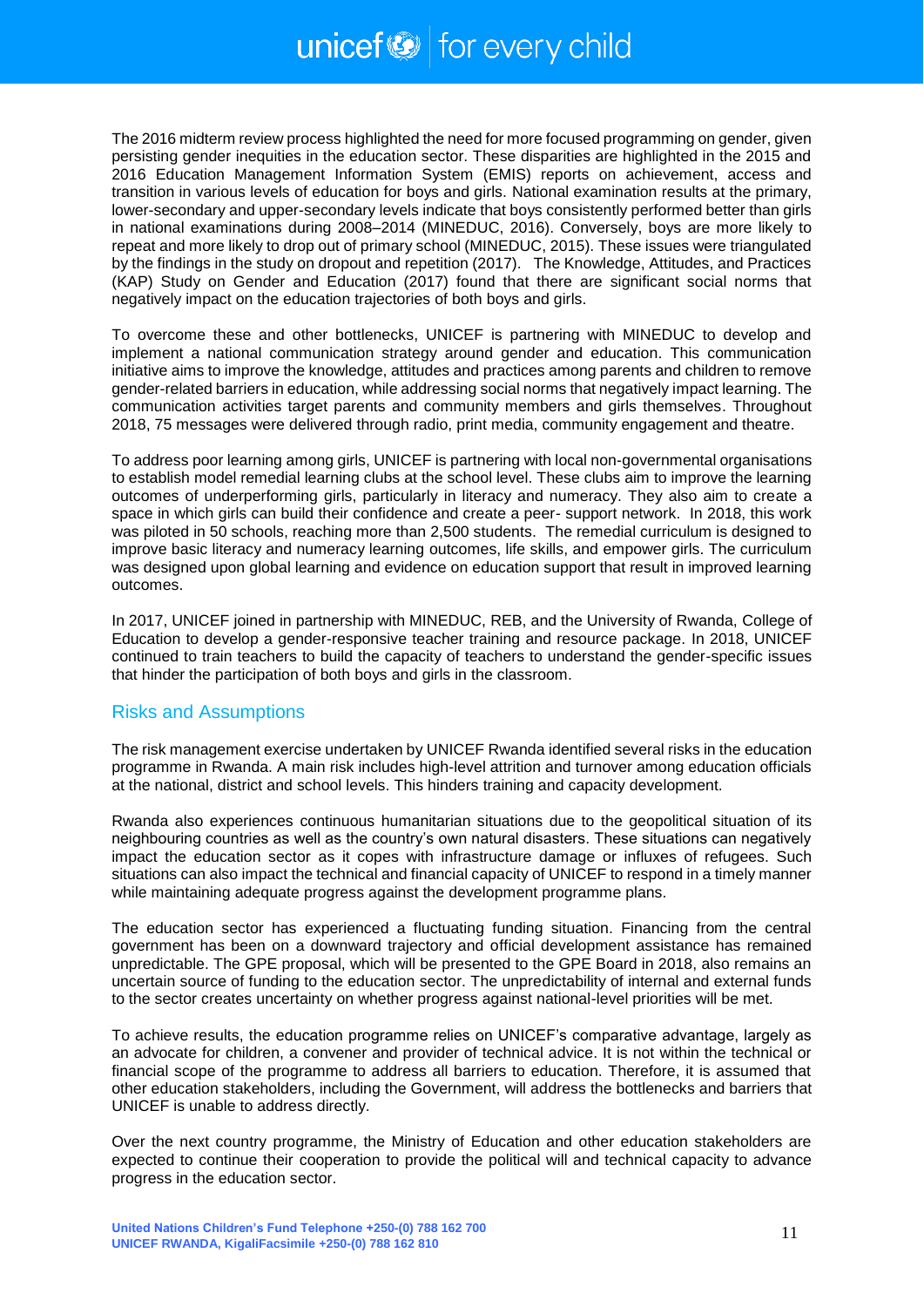The areas not supported directly by UNICEF, including technical and vocational education and training (TVET) and higher education, will be supported by other actors, under the coordination of GIZ and SIDA, respectively. Information, communication, and technology (ICT) in education will be primarily supported by the Mastercard Foundation, and coordinated by the United Nations Educational, Scientific and Cultural Organization (UNESCO).

Finally, it is assumed that the capacity development undertaken within the next country programme will result in the willingness and ability of teachers and other duty-bearers to apply their knowledge and skills to the education context. To this end, UNICEF will support evidence-generated training approaches complemented by pre-service training to help to ensure longer-term results.

### Added value of the thematic contribution

The high-level support - both financial and technical - which UNICEF has provided to the education sector in Rwanda over the last number of years, including those elements outlined in this report, have supported the Government of Rwanda to make great progress in the education sector. There has been a large expansion of the education sector in general, and impressive increases in the number of children attending schools.

Rwanda has outlined its ambitious path to development, which requires considerable support to achieve. UNICEF, as a partner in high regard in the education sector, is often called upon to support government priorities. The availability of thematic funds enables UNICEF to be flexible enough to respond to these expectations, which has been critical to the overall education programme.

Thematic funds were used to complement other resources to ensure that refugee children are supported in their education in Rwanda. The flexibility of thematic funding allowed UNICEF to undertake key activities to support emerging areas, contributing to national goals for inclusion and gender equity, and ensuring that the most marginalised children are afforded their access to quality education.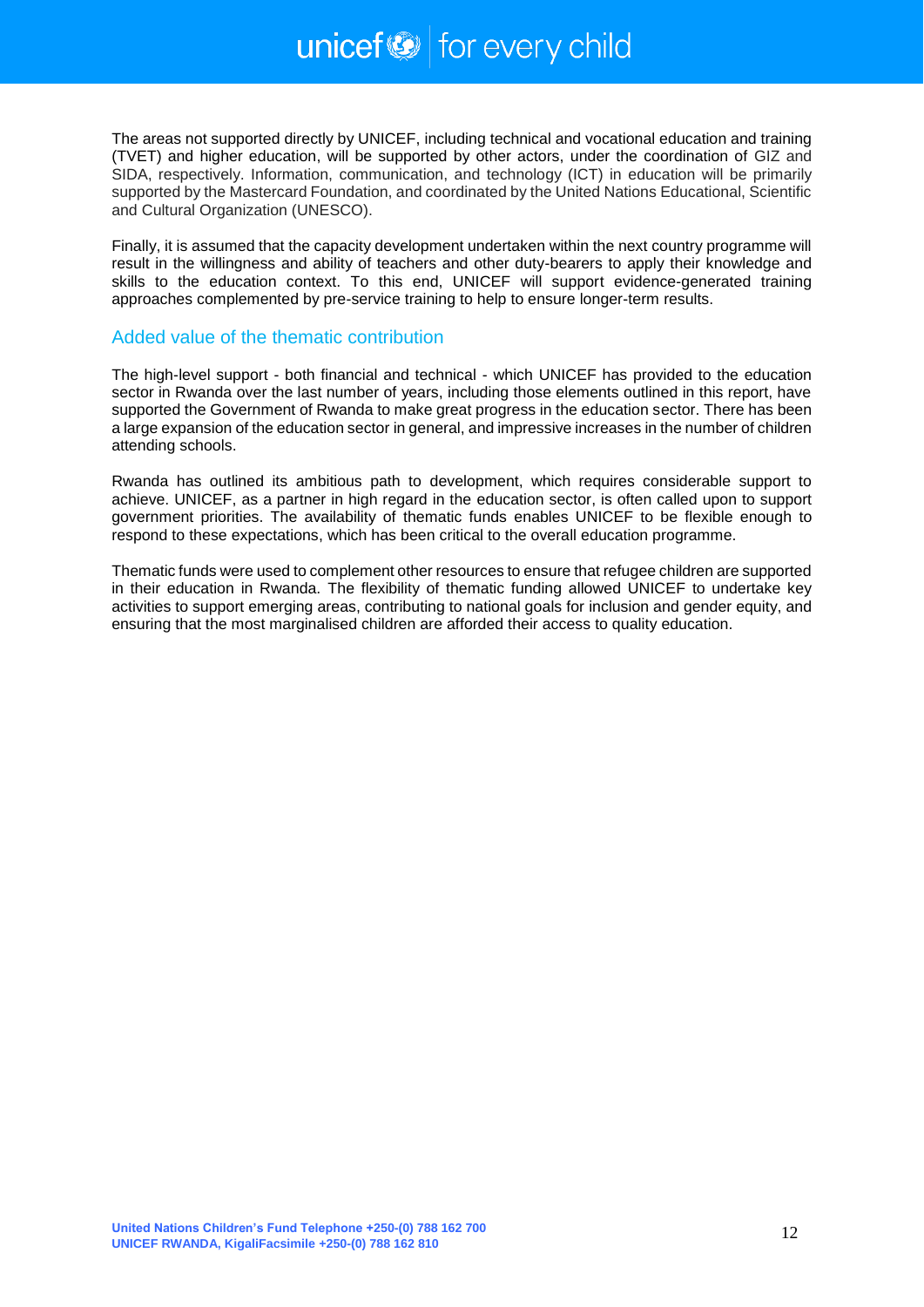### Results Assessment Framework

| <b>Key results</b>                                                                                                                                              | <b>Progress</b><br><b>indicators</b>                                                                                                                                                                                                              | <b>Baseline</b><br>(2017/2018)                         | <b>Target</b><br>(2018/2019) | <b>Progress</b>                                                                                                                                                                                                                                                                                                                     |
|-----------------------------------------------------------------------------------------------------------------------------------------------------------------|---------------------------------------------------------------------------------------------------------------------------------------------------------------------------------------------------------------------------------------------------|--------------------------------------------------------|------------------------------|-------------------------------------------------------------------------------------------------------------------------------------------------------------------------------------------------------------------------------------------------------------------------------------------------------------------------------------|
| <b>Outcome</b><br>statement                                                                                                                                     |                                                                                                                                                                                                                                                   |                                                        |                              |                                                                                                                                                                                                                                                                                                                                     |
| Girls and boys,<br>in particular the<br>most<br>marginalized<br>and those                                                                                       | Gross enrolment<br>ratio in pre-primary<br>education (SDG 4.2)<br>(SP and Regional<br>Office (RO)<br>indicator)                                                                                                                                   | 24%                                                    | 31.8%                        | Progress is being made,<br>but GER for Pre-Primary<br>education remains low and<br>off-track to meet the target.                                                                                                                                                                                                                    |
| affected by<br>humanitarian<br>crises, are<br>provided with<br>inclusive and                                                                                    | per cent of children<br>out of school<br>(SP and RO<br>indicator)                                                                                                                                                                                 | 2.4%                                                   | 2.25%                        | Progress is being made in<br>this area, with 2% of<br>students being out of<br>school.                                                                                                                                                                                                                                              |
| equitable<br>quality<br>education and<br>learning<br>opportunities.                                                                                             | per cent of<br>improvement in<br>learning outcomes<br>(P6 level)<br>(SP and RO<br>indicator)                                                                                                                                                      | 44%<br>(literacy);<br>38%<br>(numeracy)<br>(2014 data) | tbd                          | The 2018 LARS indicated<br>some progress in learning<br>outcomes with 56.4% of<br>students meeting minimum<br>proficiency in literacy and<br>59% in numeracy                                                                                                                                                                        |
| <b>Output</b><br><b>Statements</b>                                                                                                                              | <b>Progress</b><br><b>Indicators</b>                                                                                                                                                                                                              | <b>Baseline</b><br>(2017/2018)                         | 2018/<br>2019                | <b>Means of Verification</b>                                                                                                                                                                                                                                                                                                        |
| 1. The<br>education sector<br>has a functional<br>governance<br>system for the<br>provision of<br>quality, relevant<br>education.                               | Availability of<br>Education<br>Management<br>Information System<br>that transparently<br>feeds findings back<br>to communities or<br>school management<br>committees                                                                             | $\overline{2}$                                         | $\overline{2}$               | Data is collected and<br>available through the Joint<br>Review of the Education<br>Sector by the end of the<br>school year and in<br>published form within three<br>months of the end of the<br>school year.                                                                                                                        |
| 2. Children,<br>including<br>vulnerable<br>children, from<br>early childhood<br>to adolescence.<br>have increased<br>access to<br>inclusive basic<br>education. | per cent of UNICEF-<br>targeted girls and<br>boys in humanitarian<br>situations who have<br>participated in early<br>learning, primary or<br>secondary education<br>through UNICEF-<br>supported<br>humanitarian<br>programmes.<br>(SP indicator) | 80%                                                    | 82.5%                        | UNICEF supported 25,341<br>Burundian refugee students<br>in accessing their<br>education, representing<br>85% of all Burundian<br>refugee children being<br>reached.                                                                                                                                                                |
|                                                                                                                                                                 | Availability of<br>materials and<br>communications that<br>support the inclusion<br>of children with<br>disabilities<br>(Standard Output<br>indicator)                                                                                            | 3                                                      | 3                            | Some evidence exists that<br>suggests stigma and<br>discrimination occurs at the<br>community-level against<br>people with disabilities, as<br>per the Study on Disability<br>in Education, Rwanda,<br>2016. UNICEF is<br>supporting addressing this<br>through a national toolkit on<br>communication and<br>through social media. |
|                                                                                                                                                                 | Innovations to<br>improve access and<br>learning for the most<br>disadvantaged<br>children are<br>implemented are<br>implemented at                                                                                                               | $\overline{c}$                                         | 2                            | ICT is being integrated into<br>innovated remedial<br>education for strengthened<br>support to the most<br>marginalized students, but<br>scope is limited.                                                                                                                                                                          |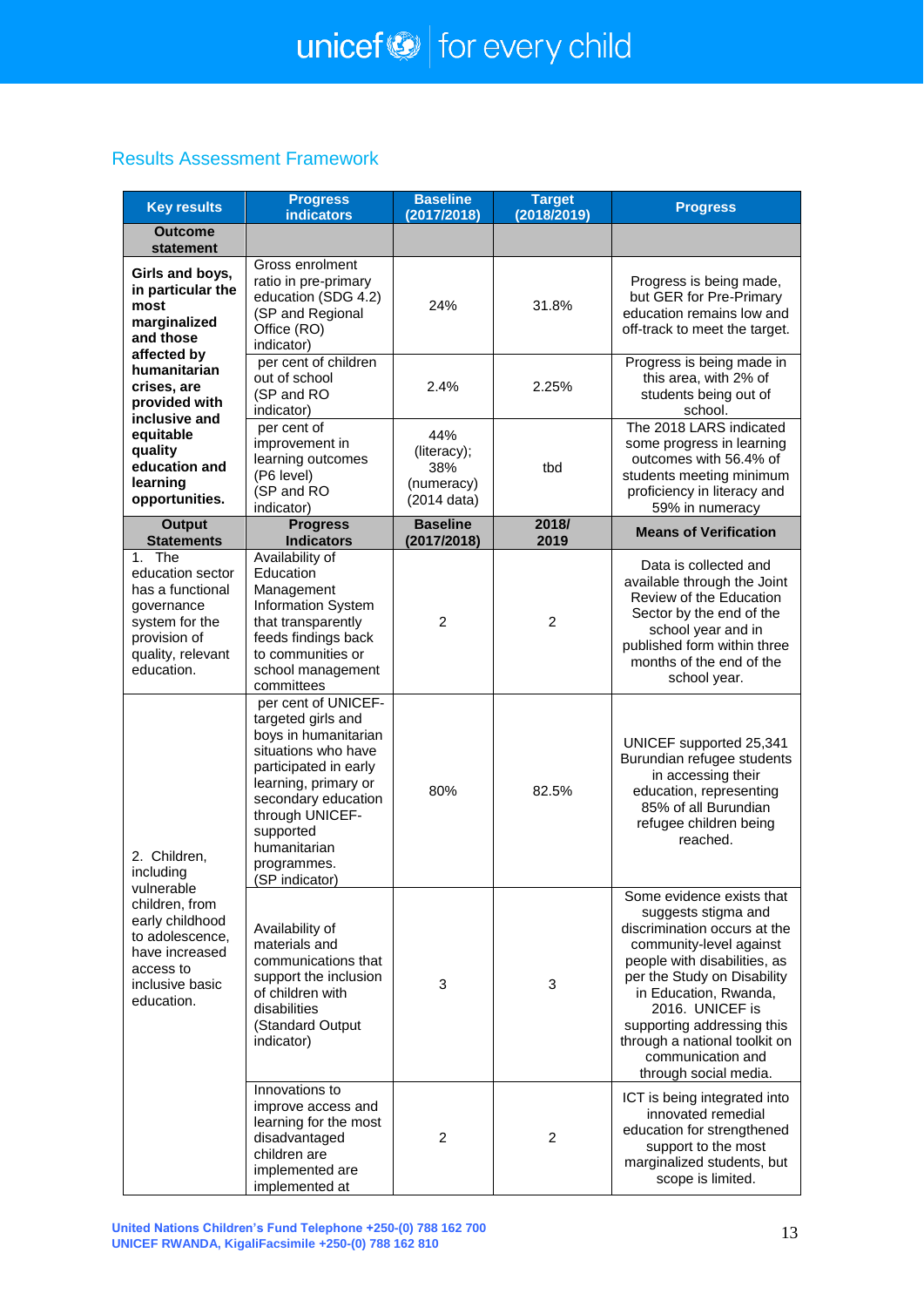# $unicef \otimes$  for every child

|                                                                                                                                                                                         | scale and are<br>sustainable.<br>(Standard Output<br>indicator)                                                                                                   |                |                |                                                                                                                                                                                                                                                          |
|-----------------------------------------------------------------------------------------------------------------------------------------------------------------------------------------|-------------------------------------------------------------------------------------------------------------------------------------------------------------------|----------------|----------------|----------------------------------------------------------------------------------------------------------------------------------------------------------------------------------------------------------------------------------------------------------|
| 3. Children,<br>from early<br>childhood to<br>adolescence,<br>including<br>vulnerable<br>children, have<br>enhanced<br>quality of<br>education for<br>improved<br>learning<br>outcomes. | Early learning policy<br>and early learning<br>programmes<br>including quality<br>early learning<br>curriculum and<br>standards<br>(Standard Output<br>indicator) | 3              | 3              | The quality of early learning<br>varies amongst different<br>centres but is guided by<br>national ECE standards to<br>improve the environment<br>for teaching and learning,<br>and teaching is against a<br>play-based, competency-<br>based curriculum. |
|                                                                                                                                                                                         | # of primary<br>teachers who<br>received training<br>with funding<br>provided by UNICEF<br>(Standard Output<br>indicator)                                         | 27,000         | 30,000         | In addition to the previously<br>trained 27,000 teachers,<br><b>UNICEF</b> trained an<br>additional 4,756 teachers in<br>2018.                                                                                                                           |
| 4. Girls and<br>boys, including<br>vulnerable<br>children, have<br>improved<br>gender-<br>equitable<br>opportunities in<br>education.                                                   | Gender-responsive<br>education system,<br>for access<br>(SP indicator)                                                                                            | $\overline{2}$ | $\overline{2}$ | UNICEF is supporting the<br>modelling of remedial<br>education, for girls who are<br>under-performing, but<br>scope is limited.                                                                                                                          |
|                                                                                                                                                                                         | Out-of-school<br>adolescent girls<br>accessing formal or<br>non-formal<br>education with the<br>support of UNICEF<br>(Standard Output<br>indicator)               | $\overline{2}$ | 2              | UNICEF is supporting the<br>modelling of remedial<br>education, for girls who are<br>under-performing, but<br>scope is limited.                                                                                                                          |
|                                                                                                                                                                                         | Gender-responsive<br>teaching and<br>learning systems<br>(SP indicator)                                                                                           | 1              | 1              | Under the priority to<br>strengthen equitable<br>opportunities, the ESSP<br>promotes gender-<br>responsive environments<br>through the capacity<br>development of teachers.<br>But, the budget lines are<br>insufficient to meet the<br>targets.         |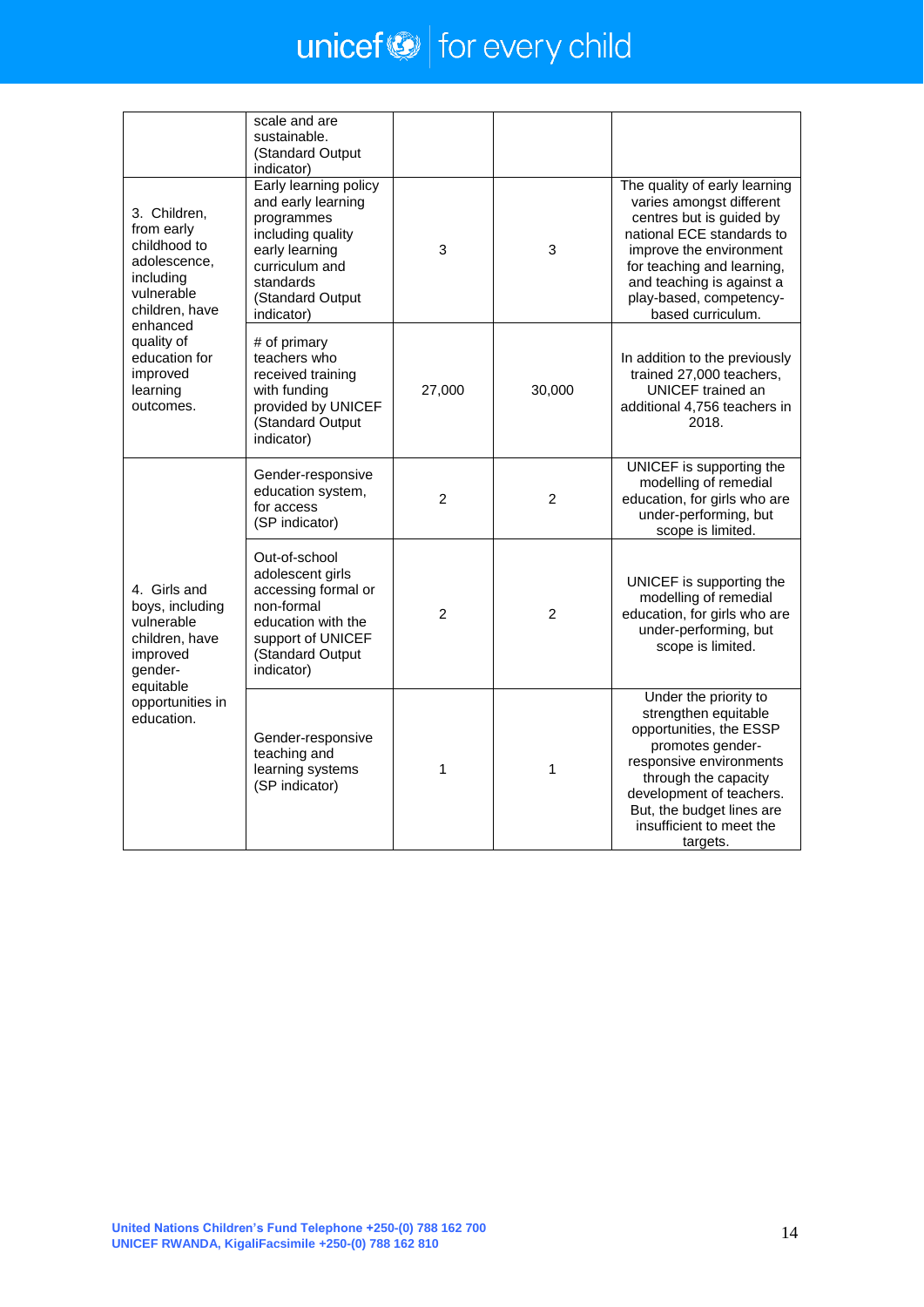# <span id="page-14-0"></span>Financial analysis

### Planned Budget 2018

The UNICEF Rwanda Country Programme is aligned to the national EDPRS II 2013-2018 and to the Rwandan Government fiscal year July-June.

The total planned budget for 2018 was US\$ 5,288,748 (including programme support costs).

| <b>OUTCOME 2. EDUCATON (January - June 2018)</b>           |                                      |                                            |  |
|------------------------------------------------------------|--------------------------------------|--------------------------------------------|--|
| <b>Outputs</b>                                             | <b>Funding</b><br>Type <sup>10</sup> | <b>Planned budget</b><br>USD <sup>11</sup> |  |
|                                                            | <b>RR</b>                            | 8,631                                      |  |
| Output 1: Access to Inclusive Education                    | <b>ORE</b>                           | 56,982                                     |  |
|                                                            | <b>ORR</b>                           | 183,949                                    |  |
| Output 2: Quality Education                                | <b>RR</b>                            | 31,190                                     |  |
|                                                            | <b>ORR</b>                           | 487,916                                    |  |
| Output 3: Pre-Primary Education                            | <b>RR</b><br><b>ORR</b>              | 2,375<br>677,863                           |  |
|                                                            | <b>RR</b>                            |                                            |  |
| Output 4: Gender in Education                              | <b>ORR</b>                           | 379,283                                    |  |
|                                                            | <b>RR</b>                            | 237,647                                    |  |
| <b>Education Support Costs</b>                             | <b>ORR</b>                           | 136,987                                    |  |
| <b>OUTCOME 4 EDUCATION (July - December 2018)</b>          |                                      |                                            |  |
| Output 1: Functional Governance System for the             | <b>RR</b>                            | 222,149                                    |  |
| provision of Quality, Relevant Education.                  | <b>ORR</b>                           | 174,851                                    |  |
|                                                            | <b>RR</b>                            | 190,416                                    |  |
| Output 2: Increased Access to Inclusive Basic<br>Education | <b>ORR</b>                           | 726,956                                    |  |
|                                                            | <b>ORE</b>                           |                                            |  |
| Output 3: Enhanced Quality of Education for                | <b>RR</b>                            | 151,571                                    |  |
| improved learning outcomes.                                | <b>ORR</b>                           | 971,964                                    |  |
| Output 4: Improved Gender-Equitable Opportunities          | <b>RR</b>                            | 55,144                                     |  |
| in Education.                                              | <b>ORR</b>                           | 649,856                                    |  |
| <b>TOTAL</b>                                               |                                      | 5,288,748                                  |  |

### Country-level Thematic Contributions 2018

The Swiss Committee for UNICEF and Norwegian Committee for UNICEF contributed to the UNICEF Rwanda education programme by providing thematic funds in 2018.

These funds were strategic in achieving the results outlined in this report. The significance of flexible thematic funding cannot be overstated in terms of how the funds can be used as well as the duration of the thematic fund grants. There is an expectation that UNICEF will continue to provide substantial

<sup>1</sup> <sup>10</sup> RR: Regular Resources, ORR: Other Resources - Regular *(add ORE: Other Resources - Emergency, if applicable)*

<sup>11</sup> Planned budget for ORR *(and ORE, if applicable)* does not include estimated recovery cost.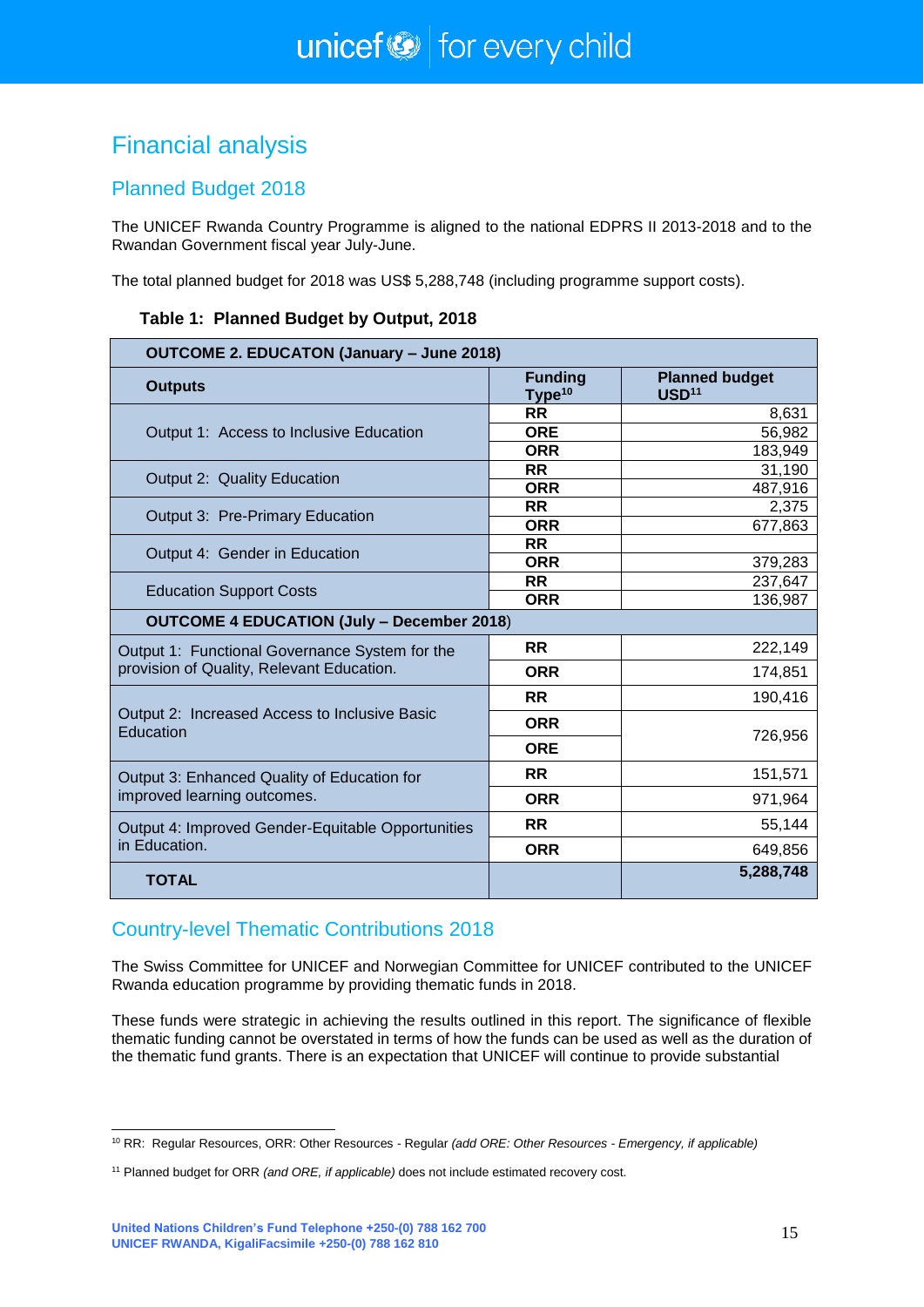support to the government priorities in the education sector. The availability of thematic funds, which are flexible enough in nature for UNICEF to respond to such expectations, have been critical to the overall success of the education programme.

### **Table 2: Country-Level Thematic Contributions**

| Donor                                    | <b>Grant number</b> | <b>Contribution</b> | Programmable amount |
|------------------------------------------|---------------------|---------------------|---------------------|
| Swiss Committee for<br><b>UNICEF</b>     | SC1499050515        | 216,049.3           | 205,334.14          |
| Norwegian Committee for<br><b>UNICEF</b> | SC1499050347        | 1,554,291.94        | 1,476,577.35        |
| <b>Total</b>                             |                     | 1,770,341.24        | 1,681,911.49        |

### Expenditure 2018

As mentioned, the flexibility of thematic funds, has allowed the Rwanda Country Office to pool these resources with other sources of funds to help achieve the overall objectives of the education programme. This report provides an update on achievements and overall results and the initiatives undertaken to support those achievements. The following table provides an overview of some of the major components of the programme to which the thematic funds contributed.

### **Table 3: Overall Expenditure, by Results Area**

|                                                | <b>Expenditure Amount*</b>                    |                                        |                             |                                     |  |
|------------------------------------------------|-----------------------------------------------|----------------------------------------|-----------------------------|-------------------------------------|--|
| <b>Organizational Target</b>                   | Other<br><b>Resources</b><br><b>Emergency</b> | Other<br><b>Resources</b><br>- Regular | Regular<br><b>Resources</b> | All<br>Programme<br><b>Accounts</b> |  |
| 22-01 Equitable access to quality<br>Education | 56,982                                        | 811,828                                | 488.541                     | 1,357,351                           |  |
| 22-02 Learning outcome                         |                                               | 2,418,868                              | 397,881                     | 2,816,749                           |  |
| 22.03 Skills development                       |                                               | 28,158                                 | 11,804                      | 39,962                              |  |
| <b>Total</b>                                   | 56,982                                        | 3,258,854                              | 898,226                     | 4,214,062                           |  |

### **Table 4: Thematic Expenditure, by Results Area**

| Key intervention areas/activities implemented   | <b>Expenditure (US\$)</b> |
|-------------------------------------------------|---------------------------|
| <b>OUTCOME 2: EDUCATION</b>                     |                           |
| <b>Output 2.1 ACCESS TO INCLUSIVE EDUCATION</b> | 183,949.34                |
| <b>Output 2.2 QUALITY EDUCATION</b>             | 388,210.81                |
| <b>Output 2.3 PRE-PRIMARY EDUCATION</b>         | 215,386.22                |
| <b>Output 2.4 GENDER AND EDUCATION</b>          | 127,244.67                |
| <b>Output 2.5 PROGRAMME SUPPORT</b>             | 129,833.11                |
| <b>OUTCOME 4: EDUCATION</b>                     |                           |
| <b>Output 4.1 FUNCTIONAL GOVERNANCE SYSTEM</b>  | 8,633.74                  |

**United Nations Children's Fund Telephone +250-(0) 788 162 700 UNICEF RWANDA, KigaliFacsimile +250-(0) 788 162 810**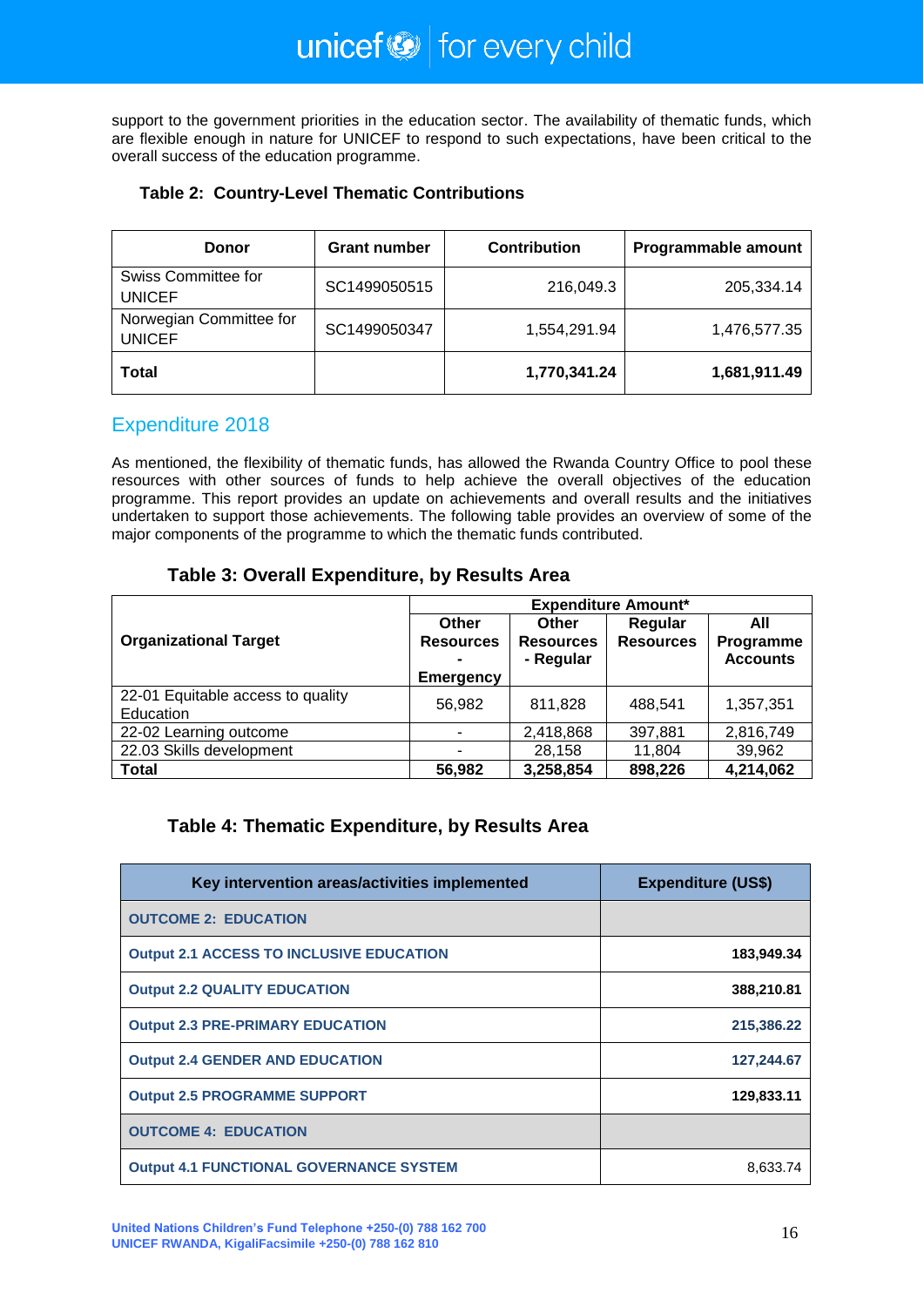# unicef $\bigcirc$  for every child

| <b>Output 4.2 INCREASED ACCESS TO INCLUSIVE EDUCATION</b>   | 135,572.01   |
|-------------------------------------------------------------|--------------|
| <b>Output 4.3 ENHANCED QUALITY OF EDUCATION</b>             | 600,837.21   |
| <b>Output 4.4 GENDER EQUITY</b>                             | 114,490.86   |
| <b>OUTCOME 6: ADVOCACY, COMMUNICATIONS, AND PARTNERSHIP</b> |              |
| <b>Output 6.1 COMMS, ADVOCACY, AND PARTNERSHIP</b>          | $-1,519.32$  |
| <b>Output 6.2 COMMUNICATION FOR DEVELOPMENT</b>             | 32,847.92    |
| <b>Output 6.3 PLANNING, MONITORING, EVALUATION</b>          | 5.42         |
| <b>Output 6.4 PROGRAMME SUPPORT</b>                         | 56,981.11    |
| <b>OUTCOME 8: OPERATIONAL EFFECTIVENESS</b>                 |              |
| <b>Output 8.1 OPERATIONAL SUPPORT</b>                       | 48.494.61    |
| <b>OUTCOME 800: PROGRAMME EFFECTIVENESS</b>                 |              |
| <b>Output 8.1 PLANNING, MONITORING AND EVALUATION</b>       | 1,500        |
| <b>Output 8.2 CROSS-SECTORAL</b>                            | 12.094.99    |
| <b>Total</b>                                                | 2,054,513.28 |

### **Table 5: Total Expenditure, by Specific Intervention Codes**

| <b>Specific Intervention Code</b>                                                                                                           | <b>Expenditure</b> |
|---------------------------------------------------------------------------------------------------------------------------------------------|--------------------|
| 22-01-01 Provision of (formal and non-formal) early learning / pre-primary<br>education (including in temporary learning spaces)            | 405,611            |
| 22-01-03 Provision of (formal and non-formal) primary education (including in<br>temporary learning spaces)                                 | 39,134             |
| 22-01-06 System strengthening - inclusive education for children with disabilities                                                          | 232,235            |
| 22-01-08 System strengthening - risk informed programming, including climate,<br>resilience, disaster, conflict, and emergency preparedness | 65,923             |
| 22-01-10 System strengthening - gender-responsive access (excluding SRGBV)                                                                  | $-15,799$          |
| 22-01-11 Other activities for equitable access to quality education e.g. school<br>feeding, school grants                                   | 2,032              |
| 22-01-12 Education analyses including OOSCI, Education Sector Analyses, etc.                                                                | 59,936             |
| 22-01-14 Education Management Information System (EMIS) (excluding learning<br>assessment systems)                                          | 7,533              |
| 22-01-99 Technical assistance - Equitable access to quality education                                                                       | 560,744            |
| 22-02-04 Provision or procurement of multiple-levels (or alternative pathways of<br>education) learning materials                           | 104,472            |
| 22-02-06 Digital learning materials and ICT in education                                                                                    | 395                |
| 22-02-07 Provision of early learning / pre-primary education teacher training                                                               | 416,284            |
| 22-02-11 Provision of inclusive teacher training for children with disabilities                                                             | 90,992             |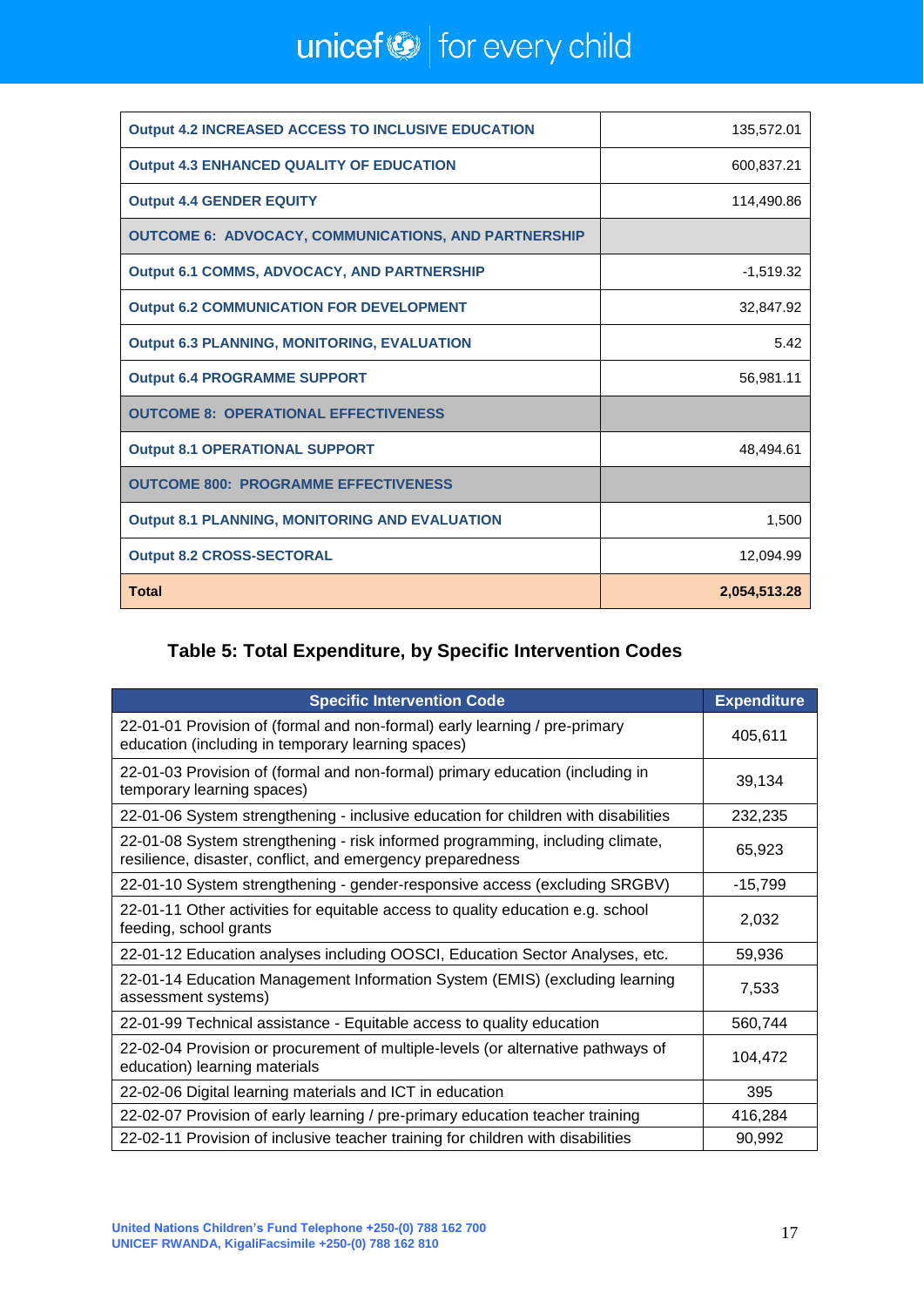# unicef $\bigcirc$  for every child

| 22-02-14 System strengthening - early learning / pre-primary policy, leadership, and<br>budget                      | 153,067   |
|---------------------------------------------------------------------------------------------------------------------|-----------|
| 22-02-15 System strengthening - early learning / pre-primary standards and<br>governance                            | 264,528   |
| 22-02-17 System strengthening - curricula and learning materials design (excluding<br>early learning / pre-primary) | 194,475   |
| 22-02-18 System strengthening - learning assessment systems                                                         | 35,831    |
| 22-02-20 System strengthening - teacher development, management, and support                                        | 952,917   |
| 22-02-22 System strengthening - gender-responsive teaching and learning<br>(excluding SRGBV)                        | 422,270   |
| 22-02-23 Education analyses including OOSCI, Education Sector Analyses, etc.                                        | 23,141    |
| 22-02-26 Education sector planning including coordinating role, SDG 4, etc.                                         | 28,177    |
| 22-02-99 Technical assistance - Learning outcomes                                                                   | 130,200   |
| 22-03-11 Education sector planning including coordinating role, SDG 4, etc.                                         | 39,963    |
| <b>Grand Total</b>                                                                                                  | 4,214,062 |

### Planned Budget, 2019

The table below provides an overview of the financial resources utilised to implement the initiatives and activities of the UNICEF Rwanda education programme.

The contribution of all partners and donors is recognised and appreciated in facilitating the achievement of those results, particularly those donors who provided thematic funds.

| Table 6: Planned Expenditure for 2019 |  |
|---------------------------------------|--|
|                                       |  |

|                                         |                 | <b>January to December 2019</b> |                                    |                         |  |  |  |
|-----------------------------------------|-----------------|---------------------------------|------------------------------------|-------------------------|--|--|--|
| <b>Outputs</b>                          | Funding<br>type | <b>Planned USD</b>              | <b>Funded Budget</b><br><b>USD</b> | Shortfall<br><b>USD</b> |  |  |  |
| Output 1: Improved governance           | <b>RR</b>       | 294,803                         | 100,010                            | -194,793.00             |  |  |  |
| system                                  | <b>ORR</b>      | 524,704                         | 587,978.93                         | 63,274.93               |  |  |  |
| Output 2: Access to Education           | <b>RR</b>       | 509,042                         | 745,315.84                         | 236,273.84              |  |  |  |
|                                         | OR/E            | 1,339,704                       | 910,209.69                         | -429,494.31             |  |  |  |
| Output 3: Quality of Education          | <b>RR</b>       | 199,498                         | 303,201.05                         | 103,703.05              |  |  |  |
|                                         | <b>ORR</b>      | 1,187,598                       | 1,584,271.28                       | +396,673.28             |  |  |  |
| Output 4: Gender and Education          | <b>RR</b>       | 85,000                          | 10                                 | $-84,990.00$            |  |  |  |
|                                         | <b>ORR</b>      | 579,806                         | 344,125.83                         | $-235,680.17$           |  |  |  |
| <b>S/Total Regular Resources</b>        | <b>RR</b>       | 1,088,343                       | 1,148,536.89                       | +60,193.89              |  |  |  |
| S/Total Other Regular Resources         | OR/E            | 3,631,812                       | 3,426,585.73                       | $-205,226.27$           |  |  |  |
| Grand Total for January - December 2019 |                 | 4,720,155                       | 4,575,122.62                       |                         |  |  |  |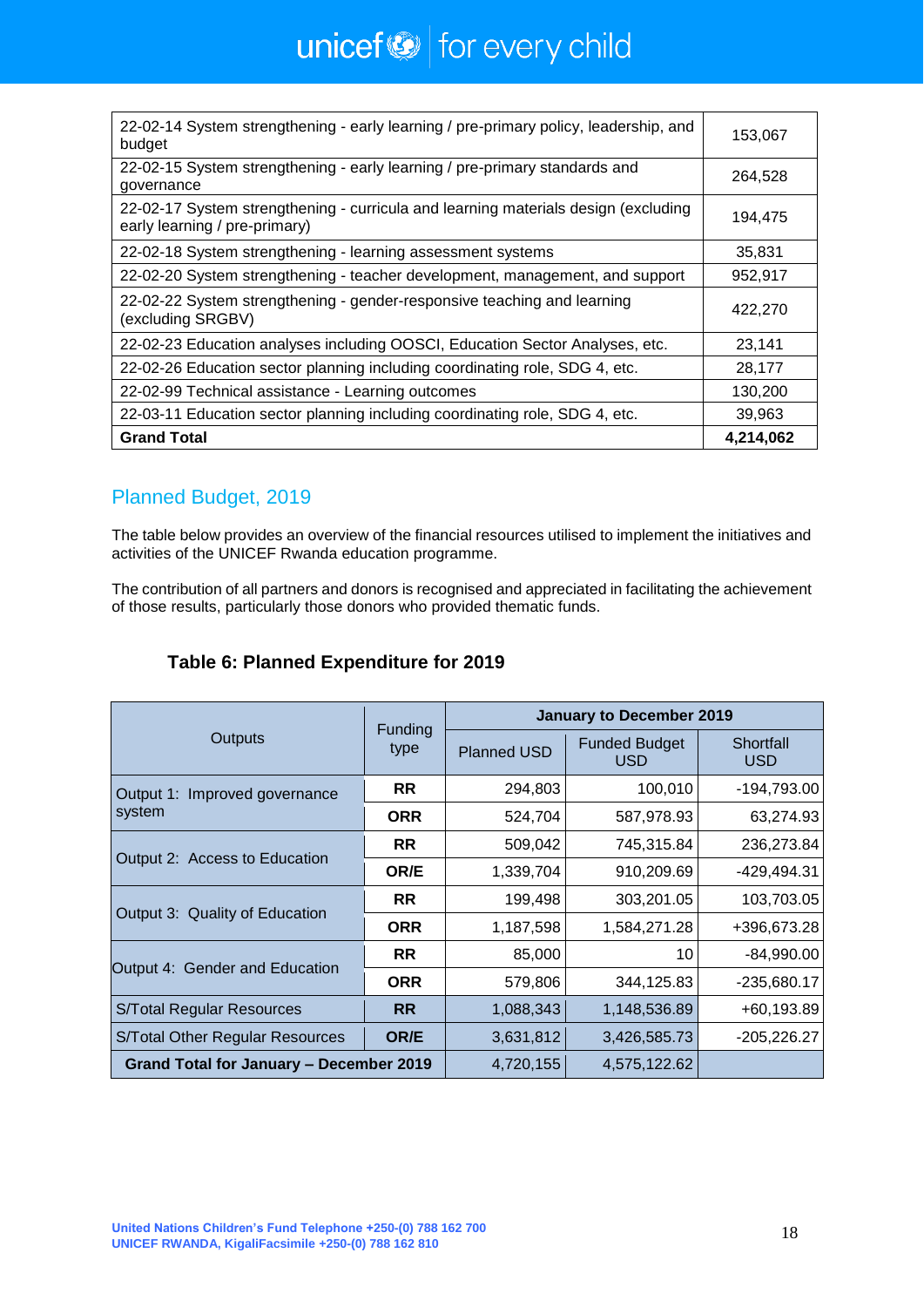# <span id="page-18-0"></span>Future Workplan

Output 1: The education sector has a functional governance system for the provision of quality, relevant education

In 2019, UNICEF will continue to work to support the overall governance of the education sector.

UNICEF will support the Ministry of Education and the Inspectorate system to improve monitoring and evaluation of the overall sector. This work should result in a framework developed, which would guide and develop the Inspectorate system.

Continuing to build upon work from 2018, UNICEF will continue to provide technical support to the Government to align and integrate data systems into one system for ease of data management. This work will map existing data needs and systems.

To strengthen teacher management in Rwanda, UNICEF will continue its support to Rwanda Education Board and Teacher Training Colleges to ensure a systematic approach to utilising data from the Teacher Management Information System that can inform decisions pertaining to student enrolment and course offerings at the pre-service level.

### Output 2: Children, including vulnerable children, from early childhood to adolescence, have increased access to inclusive basic education

To ensure that children with disabilities have access to quality education, UNICEF will continue to partner with key stakeholders to promote inclusive education as a model of teaching and learning that meets the education needs of all children, with a focus on ensuring access for children with disabilities. Moreover, work will address demand-side barriers to reduce stigma and discrimination through community awareness campaigns and other initiatives.

UNICEF Rwanda will continue to respond to and work to mitigate the impact of humanitarian situations on children. This work will support Congolese refugee children to improve the quality of teaching and learning. And, work will be undertaken to equip the education sector with the necessary skills for Ebola Virus Disease (EVD) preparedness, which will result in trainings for key education stakeholders and distribution of communication for development materials in January 2019.

Given the limited access to pre-primary education, UNICEF will continue to expand its partnership with religious leaders to sensitise and engage them in service provision. UNICEF will provide support through the provision of copies of the play-based, competency-based curriculum, Early Childhood Education standards, teachers' guide, and scheme of work, to each of the religious institutions.

### Output 3: Girls and boys, including vulnerable children, have enhanced quality of education for improved learning outcomes

To improve the quality and relevance of education, UNICEF will continue to support the school-based mentoring programme to build capacity in teaching and learning at the school-level. This will build the capacities of school-based mentors in facilitating learning amongst their colleagues and will strengthen district-level support to the school-based mentoring programme.

UNICEF will support Rwanda Education Board and Teacher Training Colleges (TTC) in implementing its revised pre-service teacher curriculum, ensuring that the tutors (professors) have the necessary capacity to deliver the curriculum. Emphasis will be on the new inclusive education course and gender as a cross-cutting theme. Support from UNICEF will also go towards the procurement and delivery of essential teaching and learning materials.

In 2019, UNICEF will continue to support pre-primary education through the completion of 12 additional pre-primary centres and modelling quality early education in 80 government pre-primary centres, with an emphasis on promoting early reading and emergent literacy. Sensitization on the ECE standards, which were developed and validated in 2018, will be undertaken, with emphasis on building capacity of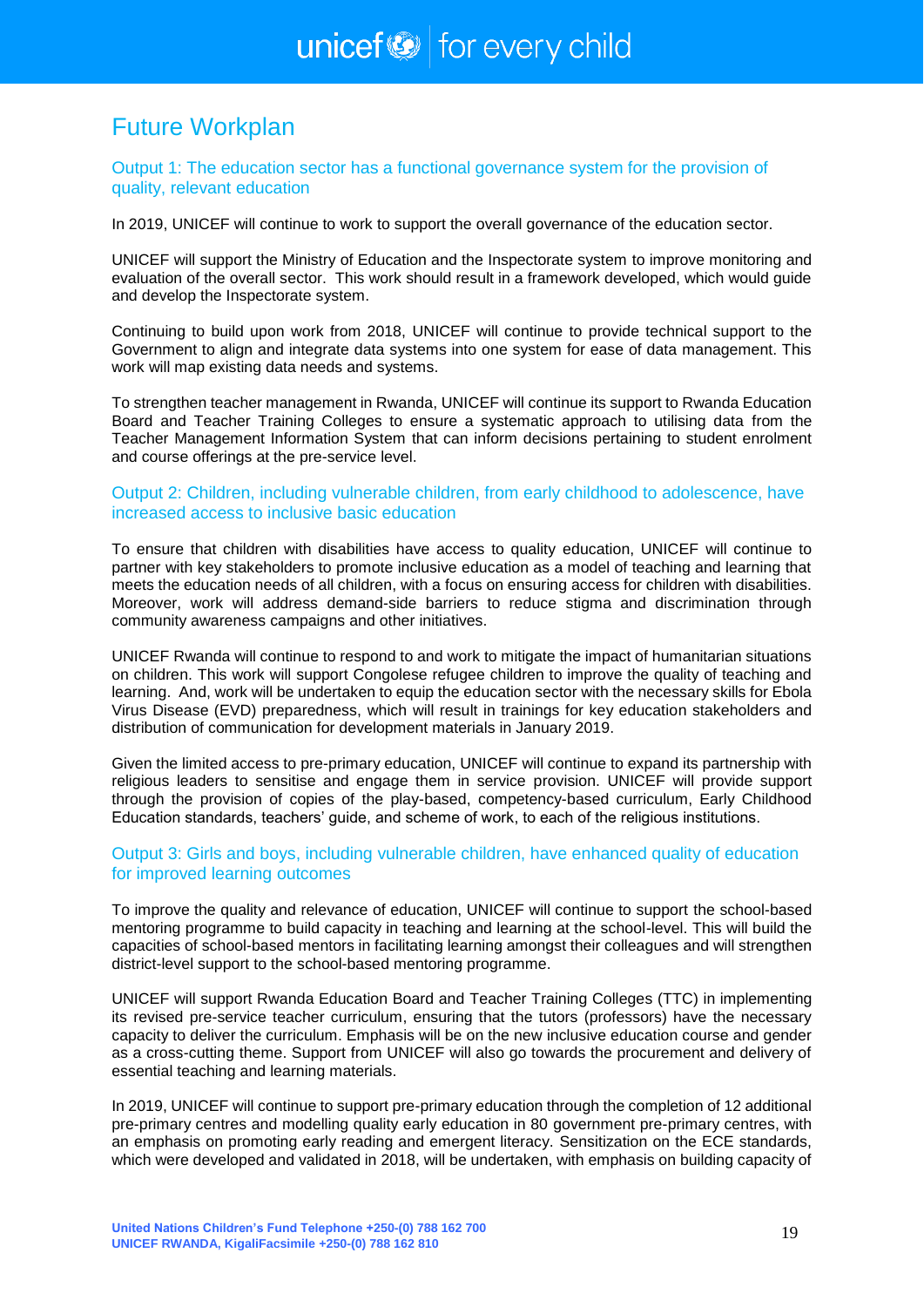education stakeholders, including the Inspectors, to support schools in utilising the standards to maintain quality learning environments.

### Output 4: Girls and boys, including vulnerable children, have improved gender-equitable opportunities in education

In 2019, with support from Hempel Foundation and the Spanish Committee for UNICEF, UNICEF Rwanda will continue to partner with MINEDUC to implement a national communication strategy around gender and education. This communications initiative aims to improve the knowledge, attitudes and practices among parents and children to remove gender-related barriers in education, while addressing social norms that negatively impact learning.

To address poor learning among girls, UNICEF will continue to model remedial learning at the school level with local non-governmental organisations. It is intended that in 2019, this remedial programme will integrate information, communication, and technology (ICT) into learning for a strengthened approach to meeting the learning needs of the students.

# <span id="page-19-0"></span>Expression of Thanks

Much progress has been made in education in Rwanda over the last several years; there has been an impressive increase in the number of school-going children. In addition, the capacity of MINEDUC to plan and deliver large-scale programmes, such as the revision of the national curriculum from knowledge-based to competency-based, ensures that progress towards ensuring access to quality education for all children is being made. However, there are still significant challenges to ensure that SDG 4 is met.

UNICEF Rwanda is grateful to the donors who have contributed to the education thematic funding for their support and commitment to education in Rwanda. There is an expectation that UNICEF will continue to provide substantial support to the government priorities in the education sector, and the availability of thematic funds, which are flexible enough to respond to such expectations, have been critical to the overall education programme. In such a context, the continued support of donors will ensure that UNICEF can support the Government of Rwanda to reach its objective of providing quality education for all its children.

The results detailed in this report are evidence of the progress being made, and thematic funds have helped to ensure that many more Rwandan children are accessing quality education. Special thanks must also go to UNICEF's many partners in the country, from MINEDUC and REB to sister UN agencies, and to several civil society organisations, including Imbuto Foundation, IEE, Girl Effect, and VSO.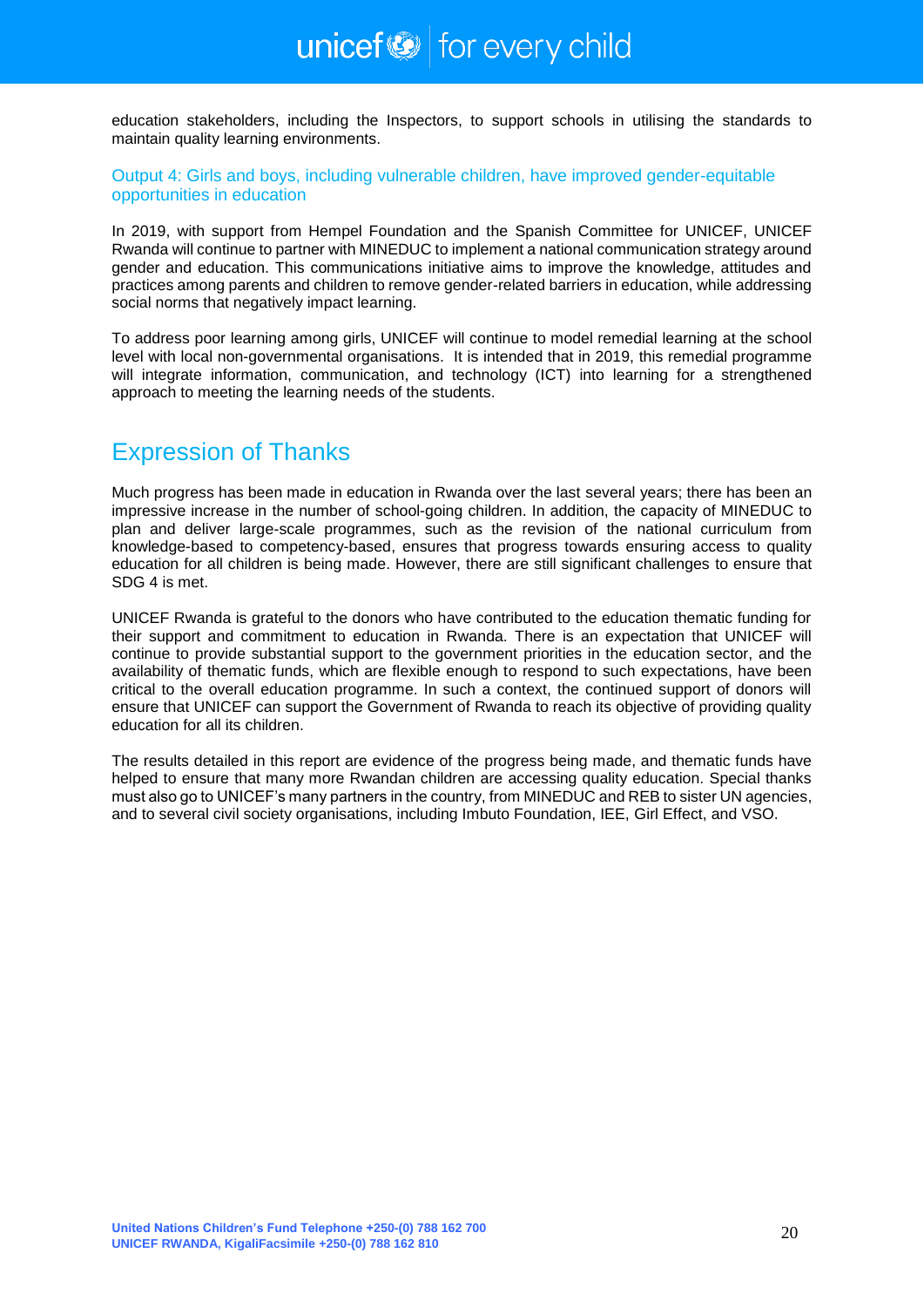# <span id="page-20-0"></span>Annex I: Human Interest Story

### **School-based Mentorship for improved Teacher Capacity**

**Groupe Scolaire Zaza A** Zaza Sector Ngoma District Rwanda

In 2016, the Ministry of Education adopted and implemented a nation-wide programme to improve teacher capacity at the school-level, through the school-based mentor programme. Each school subsequently appointed a school-based mentor, to support teaching and learning practices at the school.

Vedaste Muziramakenga is a school-based mentor, at Groupe Scolaire Zaza A. He is one of the 832 sector-based mentor trainers who also facilitates and supports other mentors in his sector. Beyond his teaching responsibilities, he supports other teachers in his school on continuous professional development.

He balances his multiple roles, noting that "It is interesting to be able to share knowledge with fellow teachers…but also challenging."

These mentors have been trained, through UNICEF support, to build their capacity in facilitating and leading other teachers. Vedasted noted that "it was an opportunity to meet fellow mentor trainers, interacting on content to support our work of education mentorship"

Vedaste has supported his fellow colleagues throughout the past year, working towards building their capacity to facilitate child-centred learning and understand different pedagogical approaches.



*Mentor trainer facilitating a CPD session at Groupe Scolaire Zaza A*

He has noted a different in the teachers at Groupe Scolaire Zaza A in their teaching practices resulting in an improved learning environment at the school.